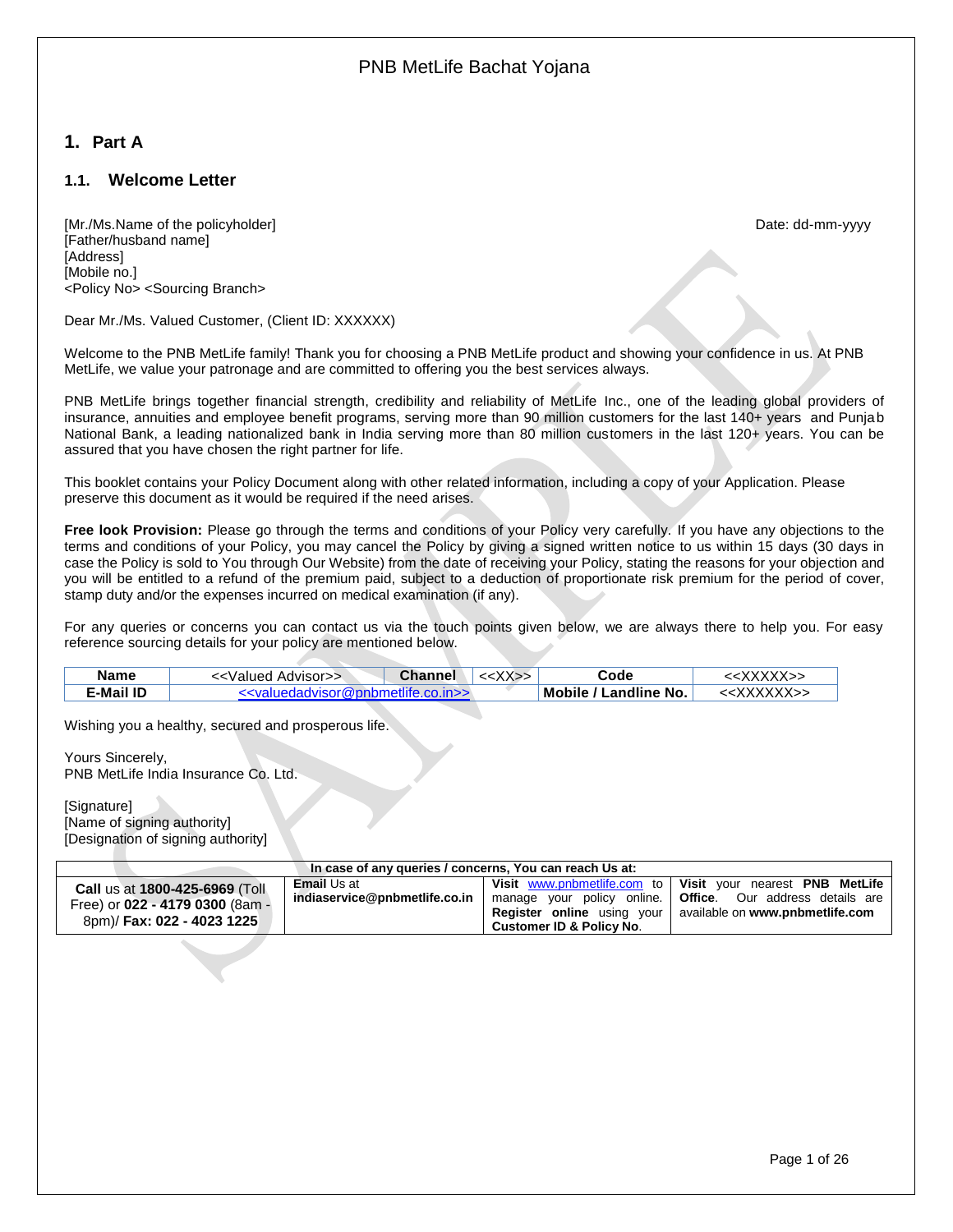# <span id="page-1-0"></span>**1.2.Policy Preamble**

## **PNB MetLife Bachat Yojana Non Linked, Participating Endowment Life Insurance Plan**

This is a contract of insurance between you and PNB MetLife India Insurance Company Limited. This contract of insurance has been enacted on receipt of the premium deposit and is based on the details in the Application received together with the other information, documentation and declarations received from you for effecting a life insurance contract on the life of the person named in the Policy Schedule below.

We agree to pay the benefits under this Policy on the occurrence of the insured event described in Part C of this Policy, subject to the terms and conditions of the Policy.

#### **On examination of the Policy, if you notice any mistake or error, please return the Policy document to us in order that We may rectify it.**

Signed by and on behalf of PNB MetLife India Insurance Company Limited

[Signature] [Name of signing authority] [Designation of signing authority]

# <span id="page-1-1"></span>**1.3.Policy Schedule**

| Name of the Plan   | PNB MetLife Bachat Yojana                               |
|--------------------|---------------------------------------------------------|
| Nature of the Plan | Non Linked, Participating Endowment Life Insurance Plan |
| <b>UIN</b>         | 117N088V03                                              |

|  | <br>nun<br>-- | <b>VIII</b><br>. .<br>---- | $\ldots$<br>ວວຍ | $\sim$<br>$-1$<br>$\sim$ |
|--|---------------|----------------------------|-----------------|--------------------------|
|--|---------------|----------------------------|-----------------|--------------------------|

#### **1. Details of the Policyholder and Insured**

| Name of the Policyholder |                   |     | Gender |  |
|--------------------------|-------------------|-----|--------|--|
| Name of the Insured      |                   |     |        |  |
| Proof of identification  |                   |     | Gender |  |
| Date of birth of Insured |                   |     |        |  |
| Whether Age admitted     | <yes no=""></yes> | Age |        |  |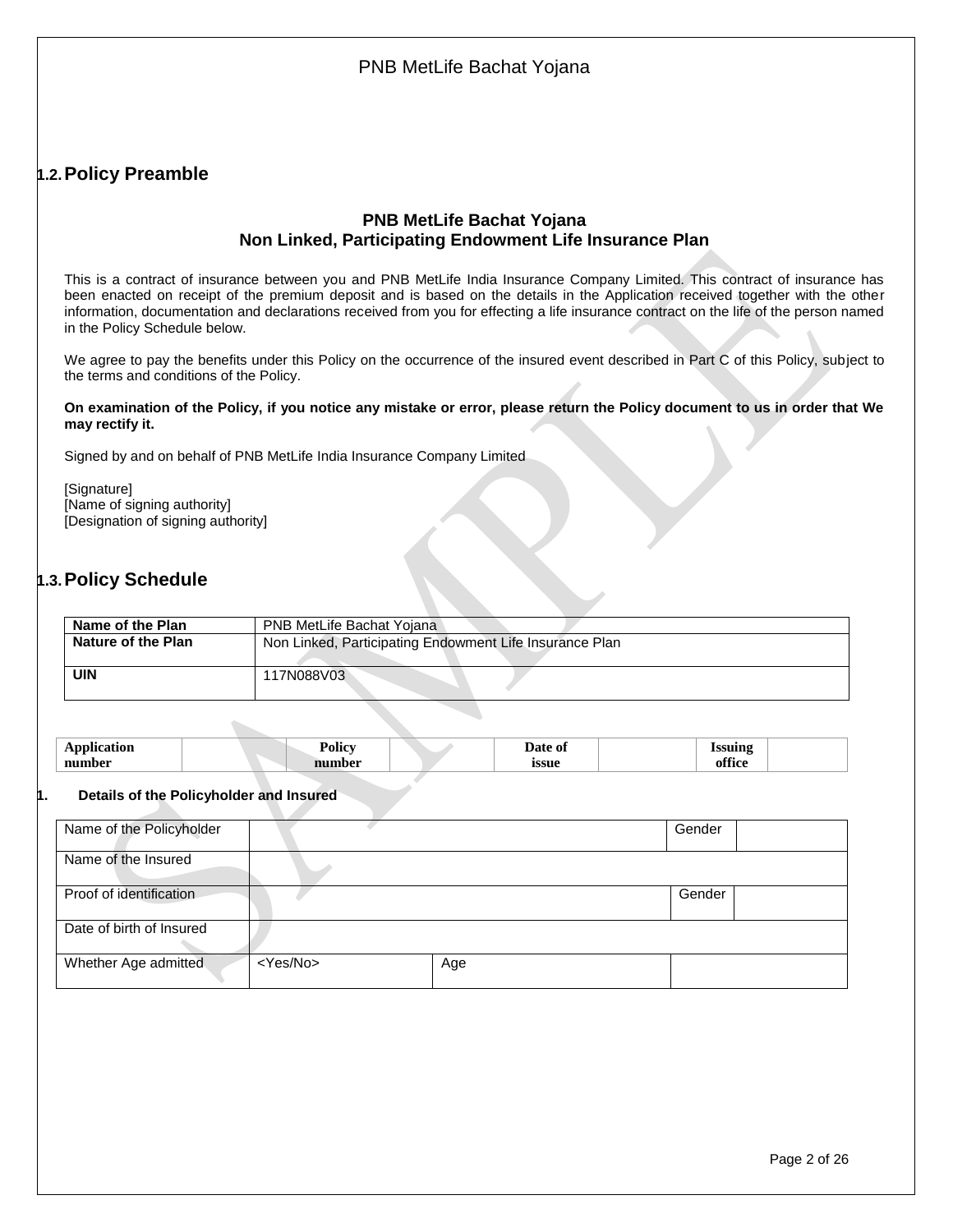#### **2. Policy Benefits**

| <b>Basic Sum Assured</b> | Rs. <     |
|--------------------------|-----------|
| Rider details            | <b>NA</b> |

#### **3. Policy Details**

| Date of Inception of the Policy     |       |  |
|-------------------------------------|-------|--|
| Date of Commencement of<br>the risk |       |  |
| <b>Maturity Date</b>                |       |  |
| Policy Term                         |       |  |
| Policy currency                     |       |  |
| Annualized Premium                  | Rs. < |  |

#### **4. Details of Agent/Intermediary**

| Name           |  |
|----------------|--|
| License number |  |
| Phone number   |  |
| Address        |  |
| Email address  |  |

#### **5. Premium Details**

 $\sim$ 

| <b>Annualized Premium</b>   | Rs. < |
|-----------------------------|-------|
|                             |       |
| Premium Installment         | Rs. < |
| Goods & Services Tax        | Rs. < |
| Total I premium installment | Rs. < |
| amount*                     |       |
| Premium Frequency           |       |
| Premium due date            |       |
| Last due date of Premium    |       |
| <b>Premium Payment Term</b> |       |

**\*** Includes Goods & Services Tax at prevailing rates. You will be responsible to pay any new or additional tax/levy or any changed amount of Goods & Services Tax being made applicable/ imposed on the premium(s) by competent authority.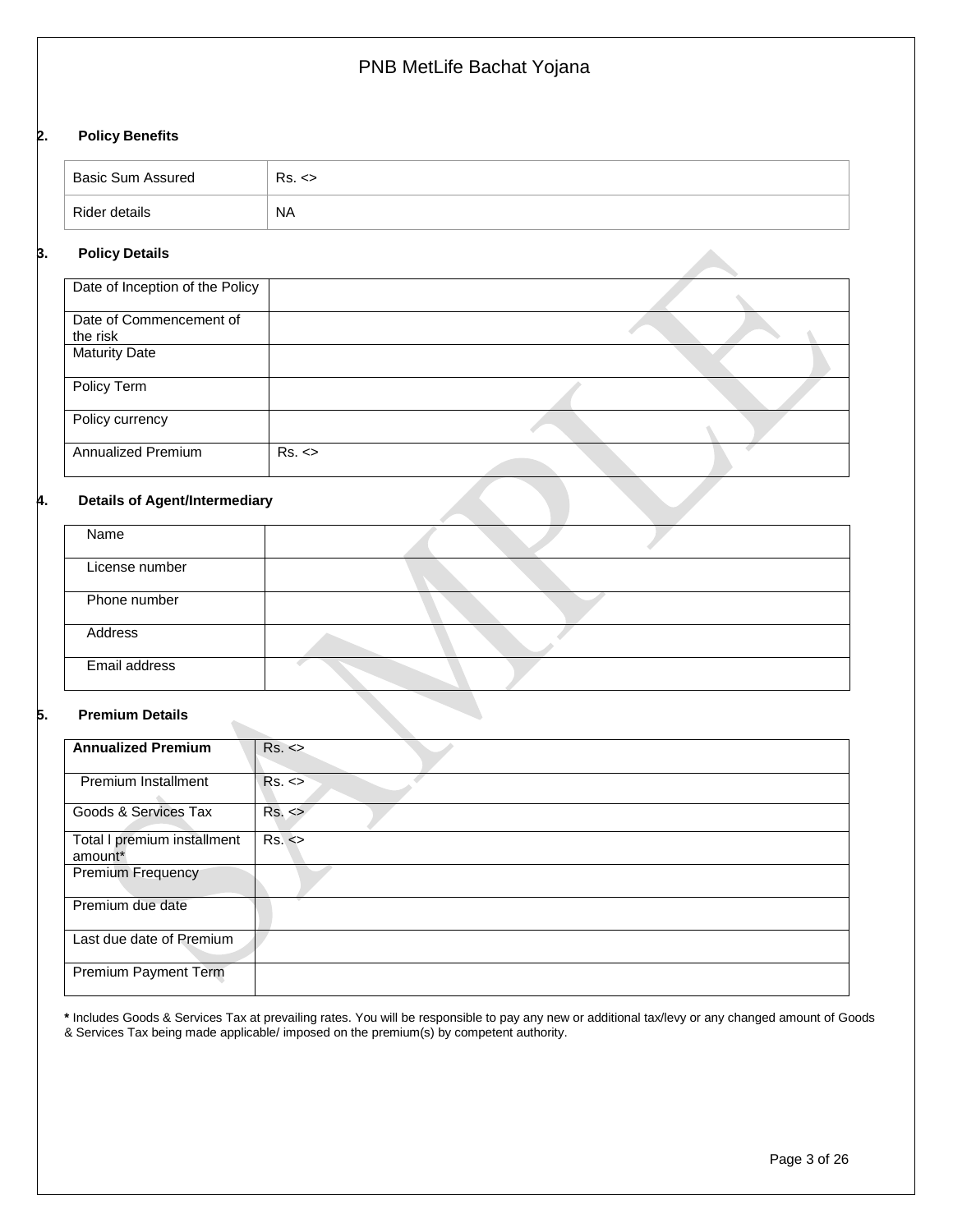# PNB MetLife Bachat Yojana **Special provisions/options(if any) 6. Nominee details**

| Name(s) of the Nominee | Relationship | Share(s) % |
|------------------------|--------------|------------|
|                        |              |            |
| $\mathbf{2}$           |              |            |
| 3)                     |              |            |
| $\left( 4\right)$      |              |            |

### **7. Appointee details (Only in case Nominee is less than 18 years of Age)**

| <b>Appointee name</b> |  |  |
|-----------------------|--|--|
|                       |  |  |

#### **8. E-Policy Document**

Your soft copy of policy document is available in the customer portal. You can access through [www.pnbmetlife.com](http://www.pnbmetlife.com/) > **Customer login** > **Provide user ID and password** (for existing customer), else click **New User** (for new customer)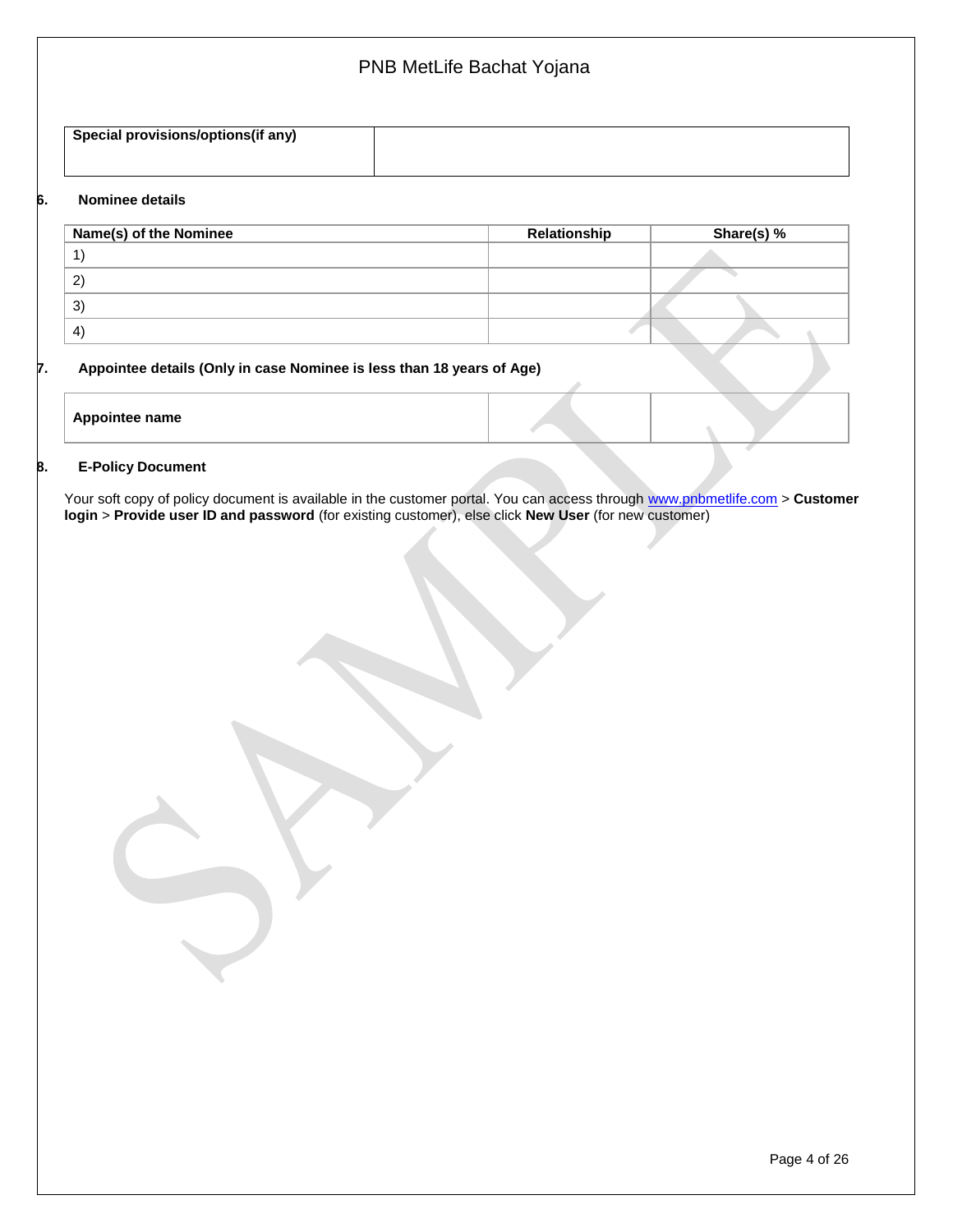# **Key Feature Document**

# **Key Benefits**

| <b>Maturity</b><br><b>Benefit</b>                                                                                                                                                                                                                                                    | In case of your survival till maturity, you will get Base Sum Assured plus accrued Simple<br>Reversionary Bonus plus Terminal Bonus, if any.                                                                                                                                                                                                                                                                                                                                                                                                                          |  |  |  |  |
|--------------------------------------------------------------------------------------------------------------------------------------------------------------------------------------------------------------------------------------------------------------------------------------|-----------------------------------------------------------------------------------------------------------------------------------------------------------------------------------------------------------------------------------------------------------------------------------------------------------------------------------------------------------------------------------------------------------------------------------------------------------------------------------------------------------------------------------------------------------------------|--|--|--|--|
| <b>Simple</b><br>Reversionary<br>Bonus                                                                                                                                                                                                                                               | The policy will participate for Simple Reversionary Bonuses from year three onwards and the<br>$\circ$<br>declared bonus will be credited at the end of the policy year occurring immediately after the date<br>of declaration of bonus provided all the due premiums have been paid. Simple Reversionary<br>Bonus is expressed as a percentage of the Sum Assured.<br>Simple Reversionary Bonus is declared by the Company every year starting from 3rd year<br>$\circ$<br>onwards based on the Company's experience and this is not guaranteed. Simple Reversionary |  |  |  |  |
|                                                                                                                                                                                                                                                                                      | bonus is payable on death of the life insured or on maturity or on surrender whichever is earlier.<br>The Simple Reversionary Bonus will not accrue from the date of lapse or death as applicable.                                                                                                                                                                                                                                                                                                                                                                    |  |  |  |  |
| The Company may also declare Terminal Bonus from year five onwards. Terminal Bonus will be<br>$\circ$<br><b>Terminal</b><br>accrued as a percentage of the accrued Simple Reversionary Bonus. The Terminal Bonus is<br><b>Bonus</b><br>payable along with death or maturity benefit. |                                                                                                                                                                                                                                                                                                                                                                                                                                                                                                                                                                       |  |  |  |  |
|                                                                                                                                                                                                                                                                                      | In case of death of the life insured, we shall pay the following:                                                                                                                                                                                                                                                                                                                                                                                                                                                                                                     |  |  |  |  |
|                                                                                                                                                                                                                                                                                      | Death Sum Assured + Accrued Simple Reversionary Bonus + Terminal Bonus, if any, where<br>Death Sum Assured is defined as higher of<br>{/10 times the Annualized Premium, Minimum guaranteed Sum Assured on Maturity, Absolute<br>amount assured to be paid on death, 105% of all Premiums paid};                                                                                                                                                                                                                                                                      |  |  |  |  |
| <b>Death Benefit</b>                                                                                                                                                                                                                                                                 | Absolute amount paid on death and the minimum guaranteed Sum Assured on maturity are the<br>Base Sum Assured.                                                                                                                                                                                                                                                                                                                                                                                                                                                         |  |  |  |  |
|                                                                                                                                                                                                                                                                                      | The Policyholder chooses the premium payable at inception based on which the Base Sum<br>Assured is arrived using the following:                                                                                                                                                                                                                                                                                                                                                                                                                                      |  |  |  |  |
|                                                                                                                                                                                                                                                                                      | Base Sum Assured = Chosen Annualized Premium * Multiplier Factor                                                                                                                                                                                                                                                                                                                                                                                                                                                                                                      |  |  |  |  |
|                                                                                                                                                                                                                                                                                      | The Multiplier Factor depends on age at which you took the policy.                                                                                                                                                                                                                                                                                                                                                                                                                                                                                                    |  |  |  |  |

# **Key Product Conditions**

| <b>Particulars</b>          | <b>Boundary Conditions</b> |
|-----------------------------|----------------------------|
| Min. Age at entry*          | 20 years                   |
| Max. Age at entry*          | 60 years                   |
| Max. age at maturity*       | 75 years                   |
| <b>Premium Payment Term</b> | 10 years Limited Pay       |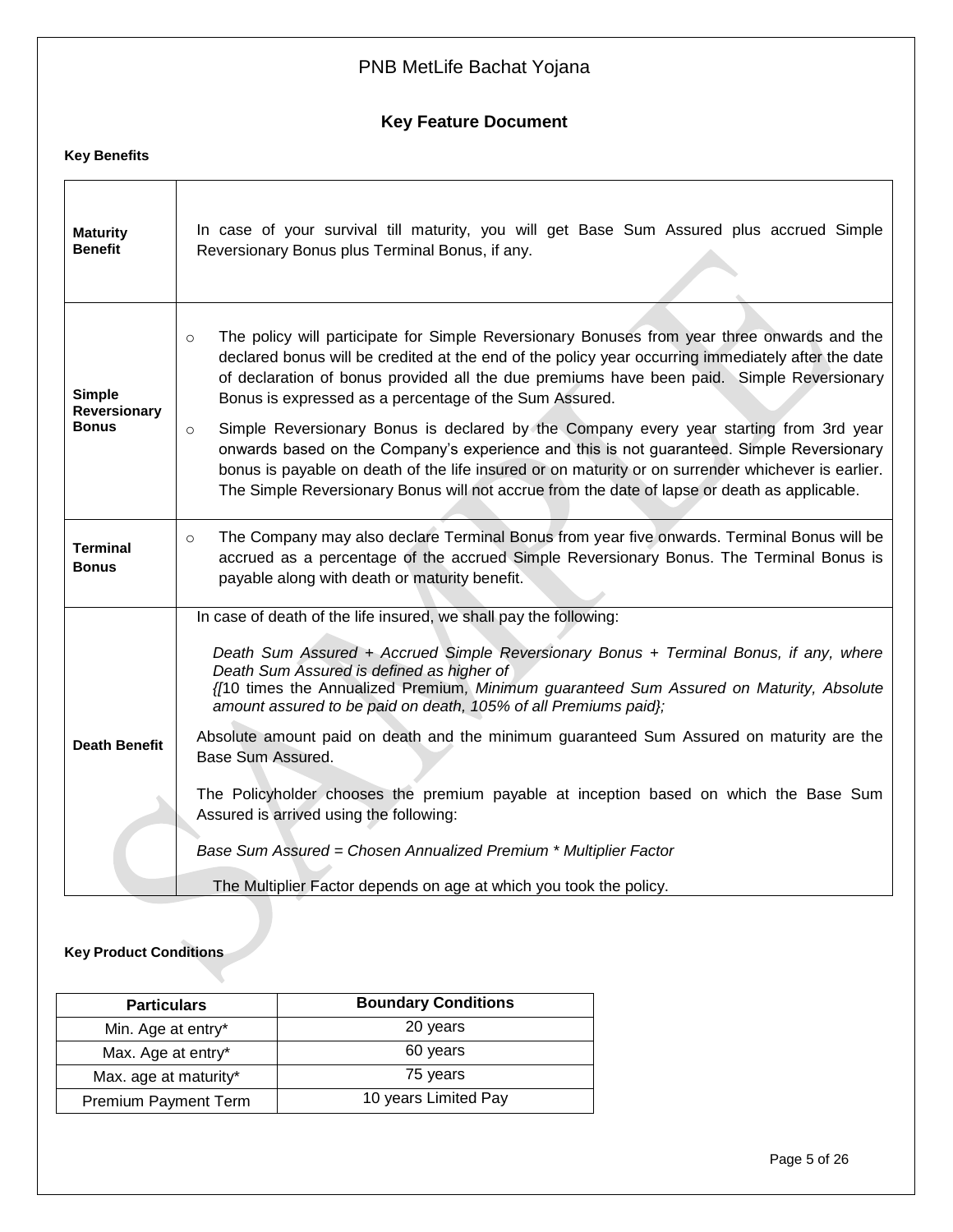| Options                    |                                                                            |                 |             |
|----------------------------|----------------------------------------------------------------------------|-----------------|-------------|
| Policy Term                | 15 years                                                                   |                 |             |
| Min. Sum Assured           | Rs. 64,800                                                                 |                 |             |
| Max. Sum Assured           | Rs. 5 Lakhs                                                                |                 |             |
| Min. Premium               | Annual                                                                     | Semi-<br>Annual | Monthly/PSP |
|                            | Rs. 6,000                                                                  | Rs.10,000       | Rs.15,000   |
| Max. Premium               | Rs. 23,999 per Life                                                        |                 |             |
| Modes allowed <sup>^</sup> | Annual, Semi-Annual, Monthly (only ECS)<br>& Payroll Savings Program (PSP) |                 |             |

\*Age Last Birthday

**Key Service Features**

| <b>Nomination</b>             | Nomination shall be allowed as per the provisions of Section 39 of the Insurance Act, 1938 as<br>amended from time to time.                                           |  |
|-------------------------------|-----------------------------------------------------------------------------------------------------------------------------------------------------------------------|--|
| <b>Assignment</b>             | Assignment shall be allowed under this policy as per the provisions of Section 38 of the<br>Insurance Act, 1938 as amended from time to time.                         |  |
| <b>Premium Payment</b>        | Premium payment can be made by cash, cheque, credit card, ECS, online payment, demand<br>draft, and direct debit or any other mode as prescribed by the IRDA of India |  |
| <b>Customer Service No.</b>   | 1800 425 6969 (Toll-free) or 022-4179 0300 (8am-8pm)                                                                                                                  |  |
|                               | Visit us www.pnbmetlife.com<br>Email us: indiaservice@pnbmetlife.co.in                                                                                                |  |
|                               | Write to us:                                                                                                                                                          |  |
|                               | <b>PNB MetLife India Insurance Co. Ltd.</b>                                                                                                                           |  |
| Grievance Redressal Mechanism | Unit No. 101, First Floor, Techniplex I,                                                                                                                              |  |
|                               | Techniplex Complex, Off Veer Savarkar Flyover,                                                                                                                        |  |
|                               | S.V. Road, Goregaon (West),                                                                                                                                           |  |
|                               | Mumbai - 400 062, Maharashtra.                                                                                                                                        |  |
|                               | 022 - 4179 0300 (8am -8pm)/ Fax: 022 - 4023 1225                                                                                                                      |  |

**For detailed benefits, please refer to policy terms and conditions**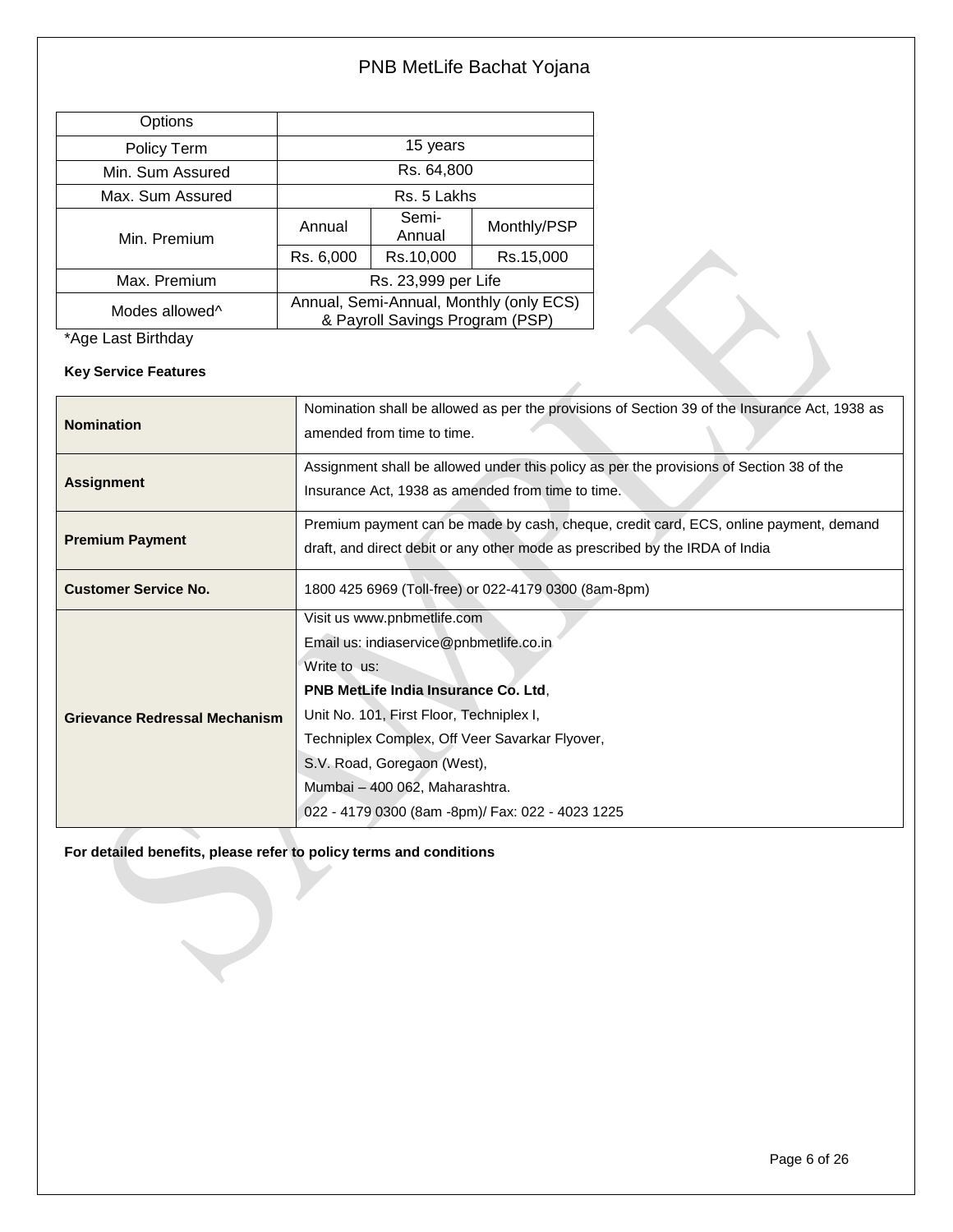# **TABLE OF CONTENTS**

| 2.             |                                                                                                        |  |
|----------------|--------------------------------------------------------------------------------------------------------|--|
|                |                                                                                                        |  |
| 3 <sub>l</sub> |                                                                                                        |  |
|                |                                                                                                        |  |
|                |                                                                                                        |  |
| 4.             |                                                                                                        |  |
| 41             |                                                                                                        |  |
| 4.2            |                                                                                                        |  |
| 4.3            |                                                                                                        |  |
|                |                                                                                                        |  |
| 4.5            |                                                                                                        |  |
| 4.6            |                                                                                                        |  |
|                |                                                                                                        |  |
| 5.             |                                                                                                        |  |
|                |                                                                                                        |  |
|                |                                                                                                        |  |
|                |                                                                                                        |  |
|                |                                                                                                        |  |
|                |                                                                                                        |  |
|                |                                                                                                        |  |
|                |                                                                                                        |  |
|                |                                                                                                        |  |
|                |                                                                                                        |  |
|                |                                                                                                        |  |
|                |                                                                                                        |  |
| 6.10.          |                                                                                                        |  |
|                |                                                                                                        |  |
|                |                                                                                                        |  |
|                |                                                                                                        |  |
|                |                                                                                                        |  |
|                |                                                                                                        |  |
|                | Section 45, Policy shall not be called in question on the ground of mis-statement after three years 25 |  |
|                |                                                                                                        |  |
|                |                                                                                                        |  |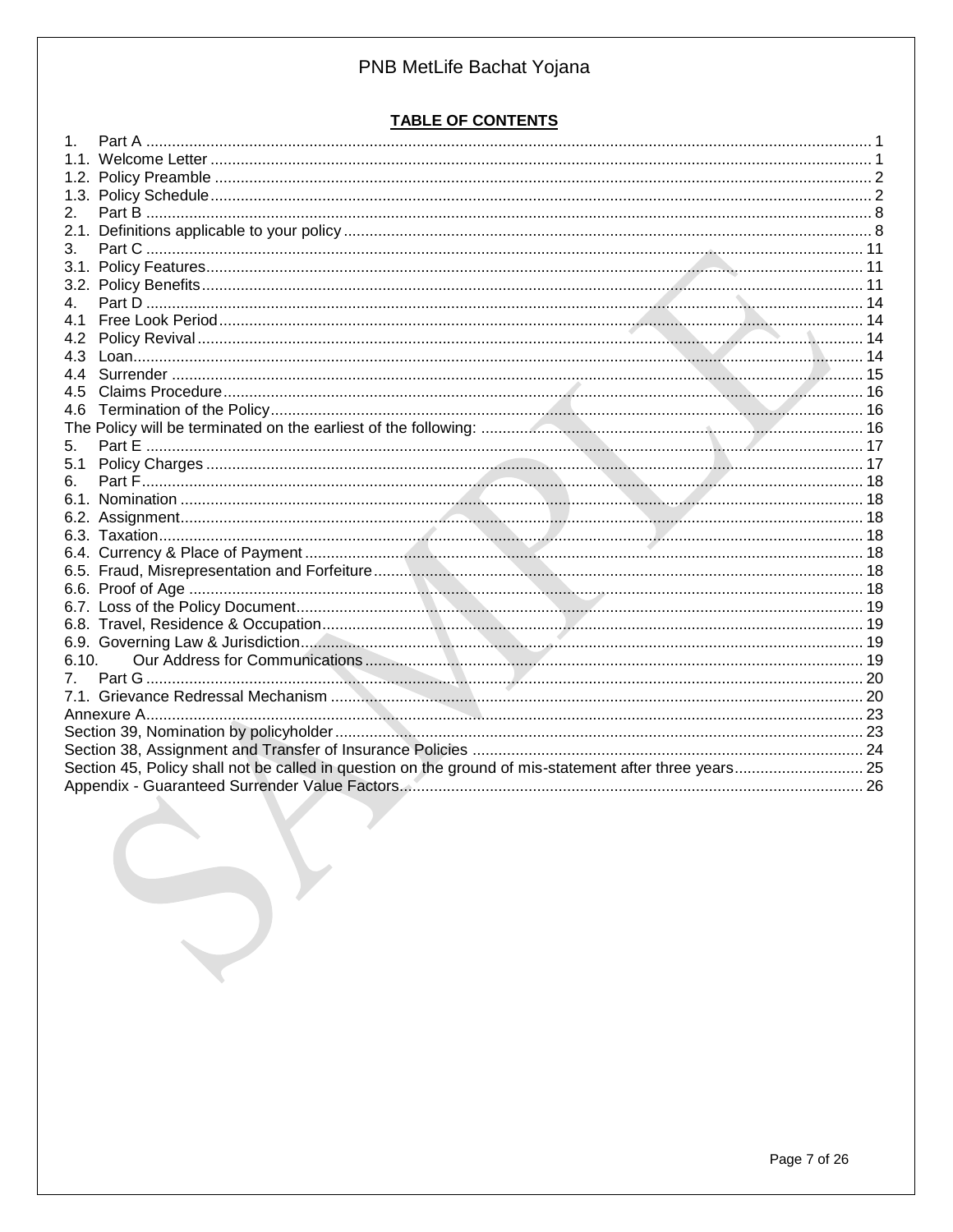# <span id="page-7-0"></span>**2. Part B**

# <span id="page-7-1"></span>**2.1.Definitions applicable to your policy**

The words or terms below that appear in this **Policy** in initial capitals and **bold** type will have the specific meaning given to them below. These defined words or terms will, where appropriate to the context, be read so that the singular includes the plural, and the masculine includes the feminine.

- **1) "Age"** means age as on the last birthday; i.e. the age of the Life Assured in completed years as on Date of Inception of the Policy and is as shown in the Schedule
- **2) "Annual Premium"** means one full year's Premium (including loadings and excluding taxes)
- **3) "Annualised Premium"** means the due premium as calculated and applicable for a Policy Year. Annualised Premium excludes underwriting extra premium, frequency loadings on premium, if any, the premiums paid towards the Riders, if any and Goods & Services Tax and cess
- **4) "Application"** means the proposal form and any other information given to **Us** to decide whether and on what terms to issue this **Policy**
- **5) "Appointee"** means the person named in the Schedule to receive payment under this Policy, if the Nominee is a minor at the time payment becomes due under this Policy
- **6) "Basic Sum Assured (BSA)/Sum Assured"** means the absolute amount specified in the Schedule which is the minimum amount assured to be paid on the death of the Life Assured
- **7) "Benefit Illustration"** means an Annexure along with the Schedule that illustrates the premiums, guarantees, returns, benefits and values of the proposed Policy. This Benefit Illustration complies with IRDA of India Regulations and contains clear disclosure of both guaranteed and non-guaranteed benefits, if any, of the Policy
- **8) "Benefits"** means the Death Benefit, Maturity Benefit, Surrender Benefit or any other benefit, as the case may be, applicable in the terms and conditions of this Policy
- **9)** "**Base Premium**" means the Installment Premiums that are paid towards the Policy and excludes the premiums paid towards the Riders and does not include any taxes, cess and/or levies
- **10) "Claimant"** means either the Life Assured or the Policyholder or the Nominee or the assignee or the legal heir of the Nominee / policyholder as the case may be
- **11) "Company/Us/We/Our"** means PNB MetLife India Insurance Company Limited
- **12) "Date of Commencement of risk"** means the date on which the risk under the Policy and Riders, if opted for, comes into effect and is as specified in the **Schedule.** The commencement of risk cover on the Life Assured shall depend on the age of the Life Assured on commencement of the Policy
- **13) "Date of Inception of the Policy"** means the date on which this Policy is issued after We have accepted the risk under the Application. The Date of Inception of the Policy is shown in the Schedule
- **14) "Date of commencement of the Policy"** is the same as the Date of Inception of the Policy
- **15) "Grace Period" "** means a period of 15 days from the Installment Premium due date if the Installment Premium is payable monthly and 30 days for all other frequencies for payment of Installment Premium. The Policy shall continue to be in- force with the insurance cover without any interruption as per terms of the policy during the Grace Period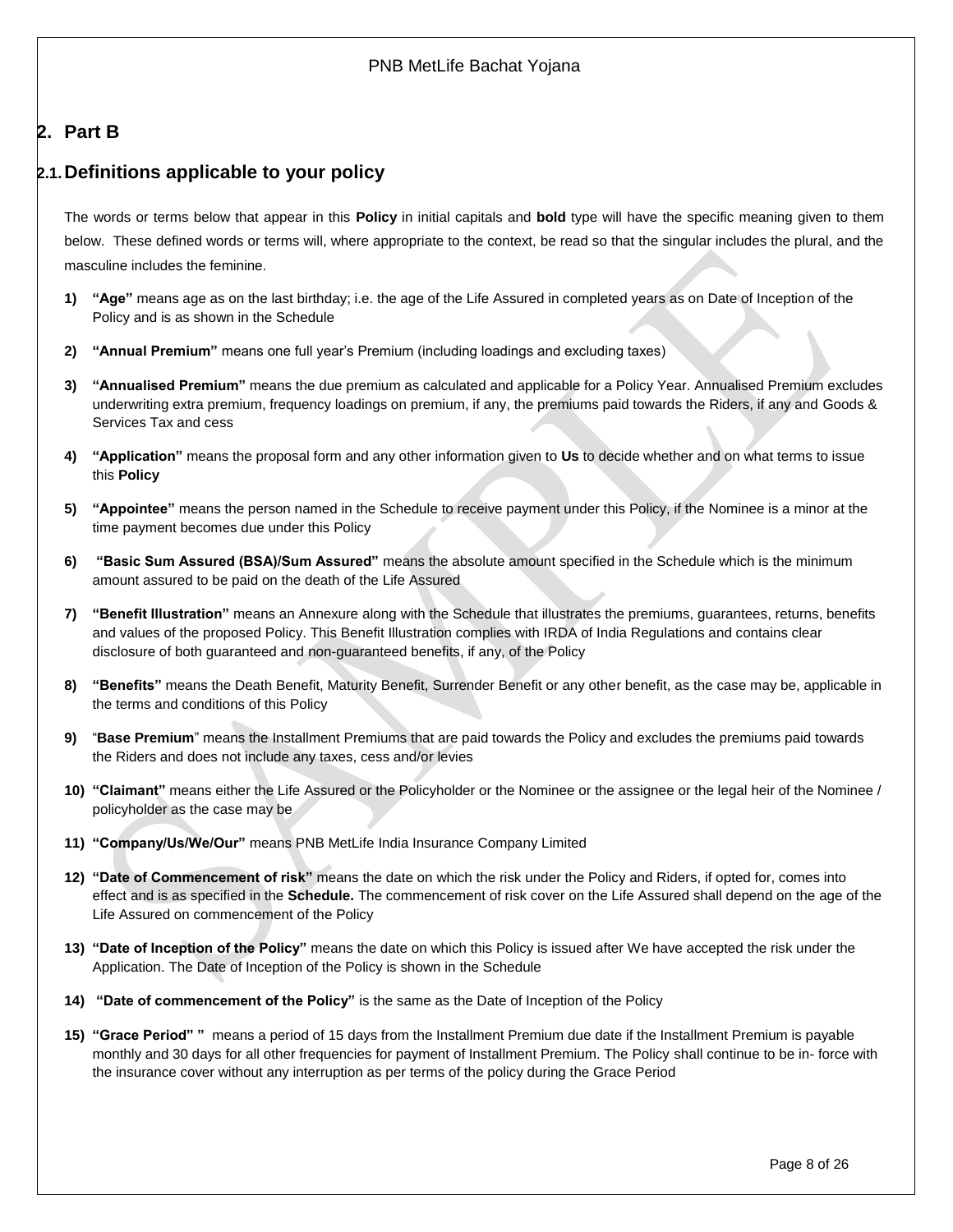- **16) "In-force Status"** means a condition during the term of the Policy, wherein the coverage of risk on the life of the life assured is subsisting and You have paid all the due Installment Premiums
- **17) "Installment Premium"** means the amount stipulated in the Schedule and paid at regular intervals (yearly/half yearly/ or monthly mode as shall be applicable) by You for the chosen Premium Payment Term as consideration for acceptance of risk and Benefits specified as such in the Policy Document
- **18) "IRDA of India"** means the Insurance Regulatory and Development Authority of India
- **19) "Lapse"** means a condition wherein the due Premiums have not been paid in full, as required under the Policy, thereby rendering this Policy unenforceable. No benefits will be paid when the Policy is in Lapse status.
- **20) "Life Assured"** means the person, named as such in the Schedule, on whose life, the insurance cover is effected in the terms of this Policy
- **21) "Maturity Benefit"** means the amount of benefit which is payable on maturity i.e. at the end of the Policy Term, as stated at the inception of the Policy contract
- **22) "Maturity Date"** means the date specified in the Schedule on which the Maturity Benefit is payable to the You
- **23) "Medical Practitioner"** is a person who holds a valid registration from the Medical Council of any State or Medical Council of India or Council for Indian Medicine or for Homeopathy set up by the Government of India or a State Government and is thereby entitled to practice medicine within its jurisdiction; and is acting within the scope and jurisdiction of his license. Medical Practitioner shall not include:
	- a) Your close relative; or
	- b) A person who resides with the Policyholder; or
	- c) A person covered under this Policy
- **24) "Nominee"** means the person or persons nominated under Section 39 of the Insurance Act, 1938, as amended from time to time, by the You, to receive the admissible benefits, in the event of death of the Life Assured
- **25) "Participating"** means the Policy participates in the profits of the participating fund of the Company
- **26) "Paid-up Benefit"** means the amount payable on the occurrence of events, as specified under the Policy, when the Policy is in Paid-up Status
- **27) "Paid-up/Paid-up status/Reduced Paid-up"** means a condition during the Policy Term, wherein the Premiums have been paid in full for at least the first few consecutive years, as required under the Policy and the remaining due Premiums have not been paid, rendering the Policy to continue at a reduced level of Benefits, as specified under the Policy
- **28) "Policy"** means this PNB MetLife Bachat Yojna, which is the evidence of the contract between Us and You.
- **29) "Policy Anniversary"** means the start date of every subsequent Policy Year
- **30) "Policy Term"** means the entire term of the policy as specified in the Schedule
- **31) "Policy Year"** means a period of 12 consecutive months starting from the date of commencement of the Policy as stated in the Schedule and ending on the day immediately preceding the following anniversary date and each subsequent period of 12 consecutive months thereafter
- **32) "Policyholder/Policy owner/Proposer/You"** means the person specified as such in the Policy Schedule or such other person, who may become the holder of this Policy in respect of the terms and conditions of this contract or by virtue of operation of law. In the event the proposer named in the Application is different from the Life Assured, then the proposer shall be the Policyholder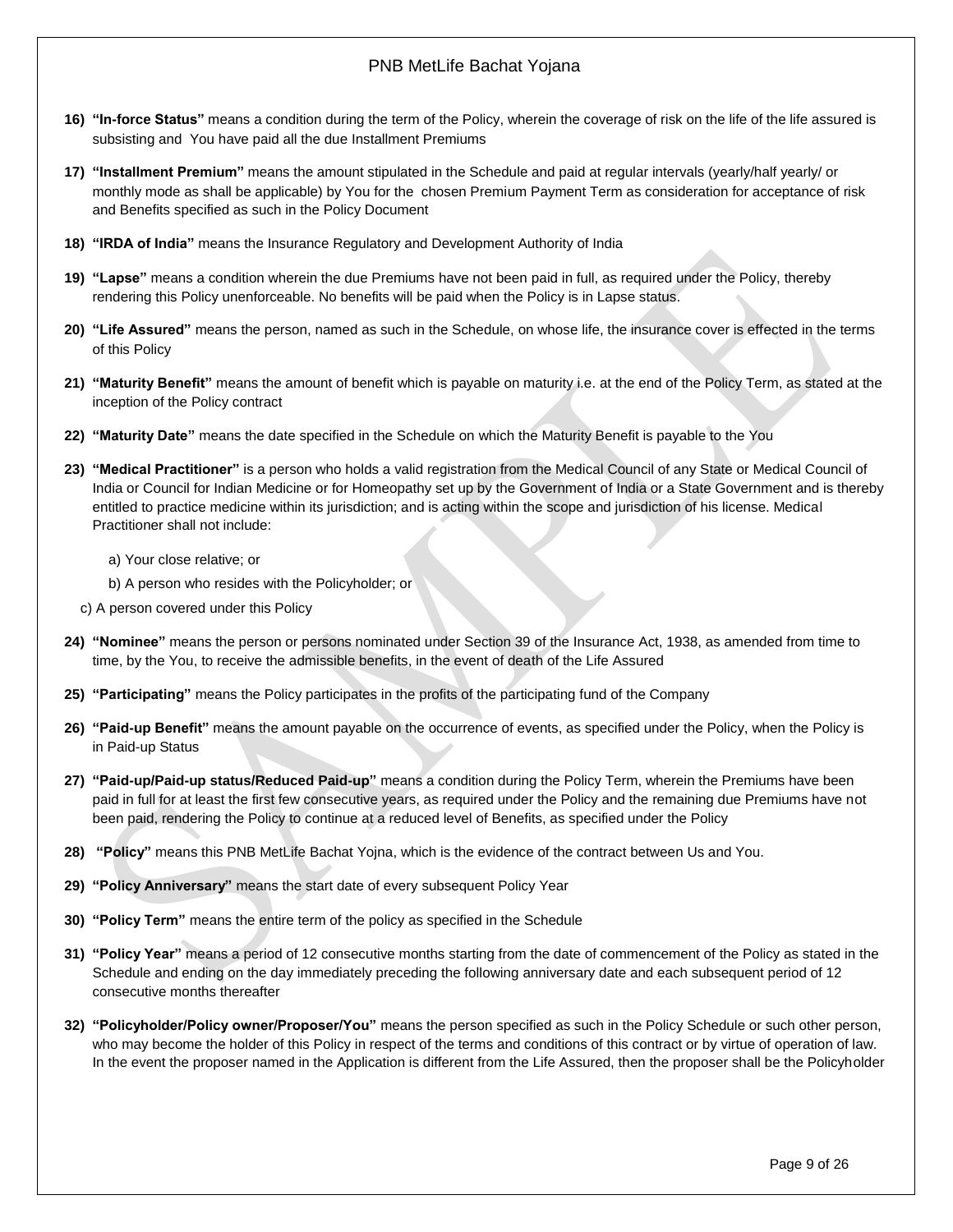- **33) "Premium"** means the payments to be made by You as per the chosen Premium Payment Term, to keep the Policy in force, in accordance with the frequency of payment chosen by You and is the amount as specified in the Schedule
- **34)** "Premium Payment Term" means the period or the term of the Policy during which You are required to pay the premiums with respect to the Policy, to Us
- **35) "Prevailing Rate of Interest"** means the applicable rate of interest as declared by Us from time to time that shall be charged to You on specified transactions related to the Policy, subject to approval of the IRDA of India
- **36) "Regulation"** means the laws and regulations as in effect from time to time and applicable to this Policy, including without limitation, the regulations and directions issued by the IRDA of India from time to time
- **37) "Revival"** means payment of all due premiums that are in arrears to convert a Policy from "Lapse" or "Paid-up" Status into "In force" Status
- **38) "Revival Period"** means a period of 2 years from the first unpaid installment of Premium
- **39) "Schedule"** means the attached Schedule that provides your Policy Benefits, the terms of the contract and details provided by You, along with all its annexes, issued by Us for this Policy. The Schedule also includes any amendments to the attached Schedule which may be issued from time to time
- **40) "Specialist"** means a person who holds a recognised post graduate qualification in any specialised stream of allopathic medicine, is registered by the Medical Council and is practicing within the scope of such license, and shall not include:
	- a) Any relative of the Policyholder / Insured; or
	- b) Any person who resides with the Policyholder / Insured; or
	- c) Any person covered under this Policy
- **41) "Surrender"** means the complete withdrawal/ termination of the Policy in its entirety by You
- **42) "Surrender Value"** means an amount, as specified under the Policy, that is payable upon complete withdrawal/termination of the entire Policy by You
- **43) "You/your"** means the Policyholder named in the Policy Schedule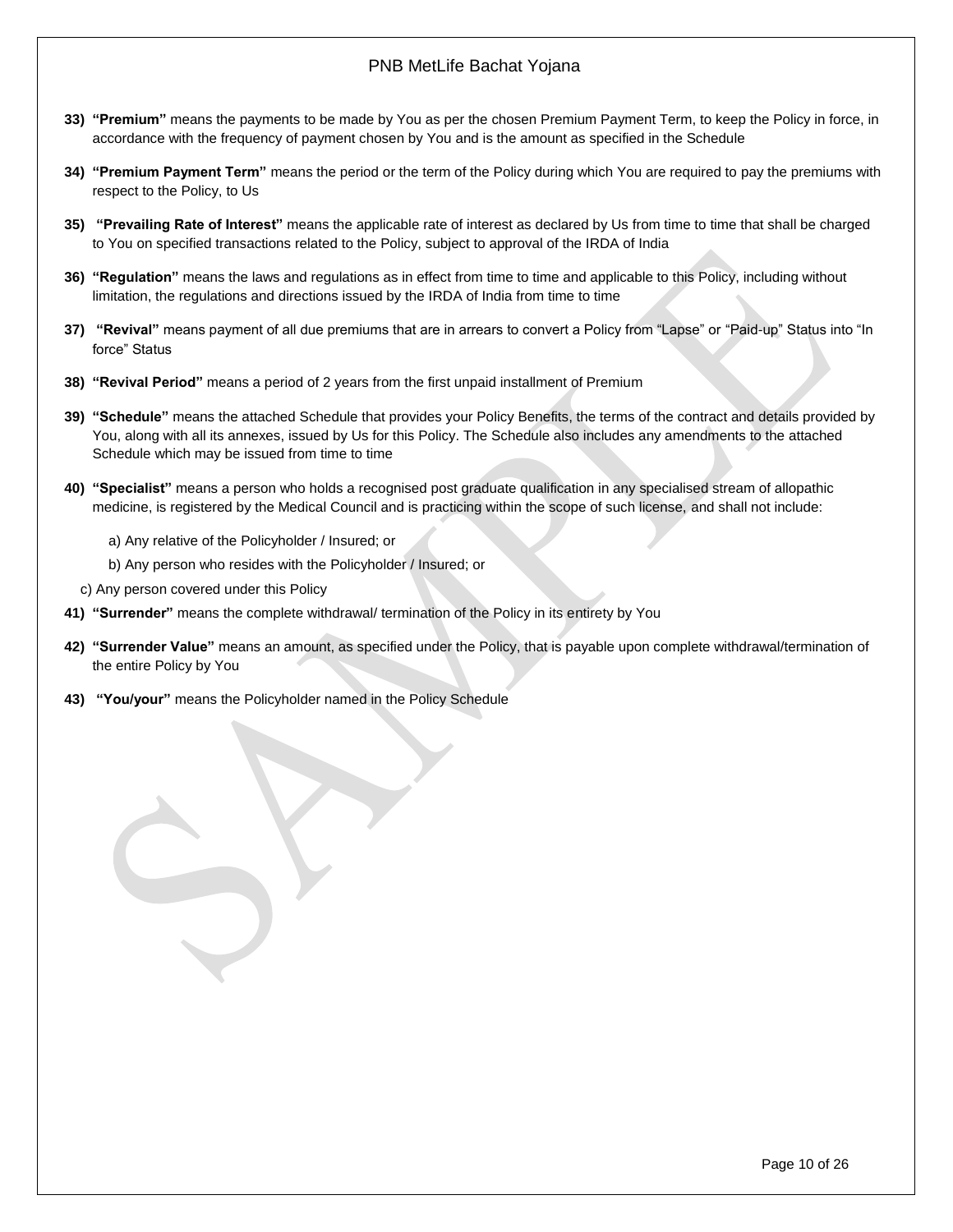## <span id="page-10-0"></span>**3. Part C**

## <span id="page-10-1"></span>**Policy Features, Benefits & Premium Payment Conditions**

## **3.1.Policy Features**

PNB MetLife Bachat Yojana is the name of the product offered by **Us.** It is a traditional, limited pay, deferred participating, nonlinked endowment plan. This plan offers the benefits listed below. The benefits will be payable subject to the terms and conditions of this **Policy**, including the Premium Payment Conditions set out below.

## <span id="page-10-2"></span>**3.2.Policy Benefits**

#### 3.2.1 **Death Benefit**

a) Upon the **Insured's** death when the **Policy** is in full force and effect, **We** will pay the **Nominee** or the **Appointee**, as the case may

be, the following:

**Death Sum Assured** together with the accrued **Simple Reversionary Bonus** and **Terminal Bonus** declared by **Us**, if any; Where, the Death Sum Assured is defined as higher of

- 10 times the Annualized Premium
- Minimum guaranteed Sum Assured on Maturity
- Absolute amount assured to be paid on death
- 105% of all Premiums paid

Absolute amount paid on death and the minimum guaranteed Sum Assured on maturity will be equal to the Base Sum Assured.

The Policyholder will choose the premium payable at inception based on which the Base Sum Assured will be calculated where,

Base Sum Assured = Chosen Annualized Premium x Multiplier Factor

The Multiplier Factor will depend on age at entry of the life assured at the time of inception of the policy.

- b) After the date of death of the **Insured,** the **Policy** shall not be eligible to participate in the **Simple Reversionary Bonuses** and **Terminal Bonus**, if any, declared by **Us** and the **Policy** and all benefits under the **Policy** shall terminate.
- 3.2.2 **Maturity Benefits**

If the **Insured** is alive and the **Policy** is in force on the **Maturity Date**, **We** will pay an amount equal to the **Basic Sum Assured** plus accrued **Simple Reversionary Bonus** plus **Terminal Bonus** (if any) to **You** and the **Policy** and all benefits under the **Policy** shall terminate**.**

#### 3.2.3 **Bonus**

The following 2 bonuses may be declared by **Us** under this **Policy** in **Our** sole and absolute discretion. None of these bonuses are guaranteed to be declared and declaration will depend on **Our** actual experience.

### **Simple Reversionary Bonus**

The **Policy** will be eligible for any **Simple Reversionary Bonus** declared by **Us**, only after the completion of the first 3 **Policy Years** and subject to the **Policy** being in force (other than a **Policy** on which the **Reduced Paid-Up Value** has become applicable in accordance with this **Part C**). At the end of each **Financial Year We** may declare a rate of **Simple Reversionary Bonus** expressed as a percentage of the **Basic Sum Assured**. **Simple Reversionary Bonus**, once declared, shall vest in the **Policy** and will be credited on each **Policy Anniversary** occurring immediately after the declaration of the **Simple Reversionary Bonus** provided all **Premiums** until the date of accrual have been received. The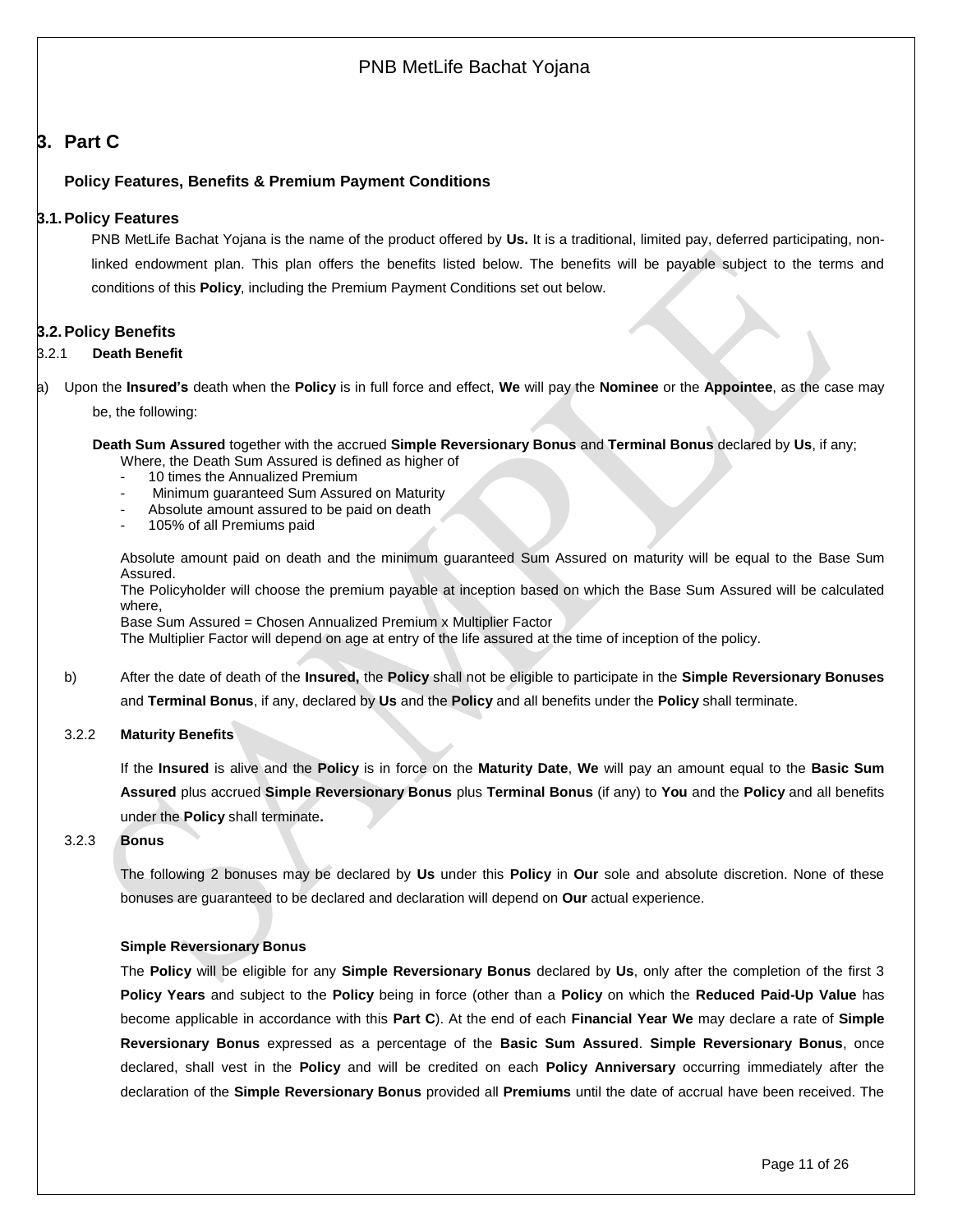**Simple Reversionary Bonus** shall be paid along with the Death Benefit, Surrender or Maturity Benefit, whichever is applicable. Once the **Simple Reversionary Bonus** has been declared, it will be guaranteed.

#### **Terminal Bonus**

- (a) **We** may also declare a **Terminal Bonus**, starting from the end of the 5th **Policy Year. Terminal Bonus** is payable at the time of the **Insured's** death or as on the **Maturity Date** provided all **Premiums** have been received till the date of the **Insured's** death or the **Maturity Date**.
- (b) The **Terminal Bonus** will be expressed as a percentage of the accrued **Simple Reversionary Bonus,** and the same is not guaranteed to be declared.

#### 3.2.4 **Suicide Exclusion**

If the **Insured's** death is due to suicide (whether sane or insane at the time) within one year from the **Date of Inception of the Policy**, **Our** liability to make payment under the **Policy** will be limited to refunding 80% of the total **Premium** received under the **Policy**. **We** shall not be liable to pay any interest on this amount.

If the **Insured's** death is due to suicide (whether sane or insane at the time) within one year from the date of the last revival of the **Policy**, **Our** liability to make payment under the **Policy** will be limited to the higher of the **Surrender Value** or 80% of the total **Premium** received under the **Policy. We** shall not be liable to pay any interest on this amount.

#### **2. Premium Payment Conditions**

#### 3.2.1 **Payment of Premium**

**You** must pay the **Premium** on or before its due date specified in the **Schedule**. **Premium** is due for the entire **Premium Payment Term**. All taxes, cess, surcharge and other levies, whether existing now or introduced in the future, will be levied, as and when applicable, on the **Premiums** to be paid by **You.**

#### 3.2.2 **Alteration of the Premium Frequency**

**You** may change the frequency of **Premium** payments provided that **You** give **Us** a written request and make payment of the **Alteration Charges** listed in **Part E**. The change in frequency will be applied only from the **Policy Anniversary** following the date of **Your** request.

#### 3.2.3 **Grace Period**

**Premium** that is not received in full by its due date may be paid in full during the **Grace Period**. Upon the **Insured's** death during the **Grace Period**, the Death Benefit shall be payable in full.

#### 3.2.4 **Premium Discontinuance during the first 3 Policy Years**

If the **Premium** for the first 3 **Policy Years** has not been received and the due **Premium** is not received in full during the **Grace Period**, the **Policy** will lapse and no benefits shall be payable under the **Policy** on the occurrence of the **Insured's** death or otherwise. The lapsed Policy can be reinstated within the **Revival Period**. No benefits will be payable under the **Policy** if the **Policy** is not reinstated in accordance with the provisions stated in **Part D**.

#### 3.2.5 **Premium Discontinuance after the completion of the first 3 Policy Years**

If all **Premiums** have been received for at least three (3) full **Policy Years**, and any subsequent **Premium** is not duly paid in full after the expiry of the **Grace Period, You** shall have the following options.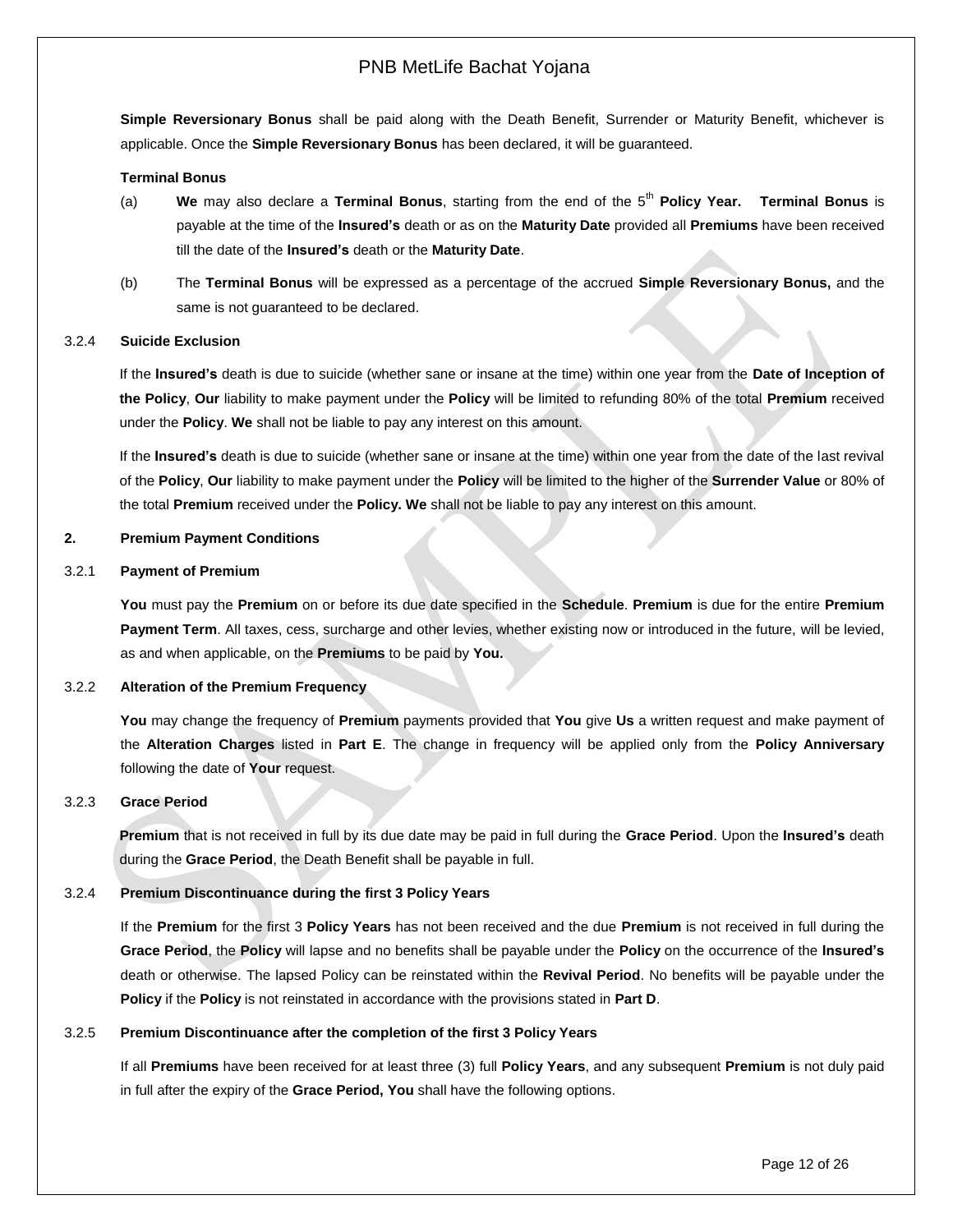- (a) Convert the **Policy** to a **Reduced Paid-Up Value:** The **Policy** will continue with a **Reduced Paid - Up Value** from the date of first unpaid **Premium** which is calculated in accordance with the following:
	- (i) **Death Benefit**: If the **Insured** dies during the **Policy Term,** when the **Reduced Paid - Up Value** is applicable, the **Reduced Paid - Up Value** is payable to the **Nominee**.
	- (ii) **Maturity Benefit**: If the Insured survives till the **Maturity Date**, and the **Reduced Paid - Up Value** is applicable on the **Maturity Date,** the **Reduced Paid-Up Value** will be paid to **You**.

## **OR**

(b) Surrender the **Policy** in accordance with the surrender provisions in **Part D**.

No Simple Reversionary Bonus or Terminal Bonus shall accrue to the **Policy** while the **Policy** has been converted to a Policy with **Reduced Paid-up Value**. All Simple Reversionary Bonuses that have accrued before the **Policy** was converted to a Policy with a **Reduced Paid-up Value** shall continue to vest in the **Policy**.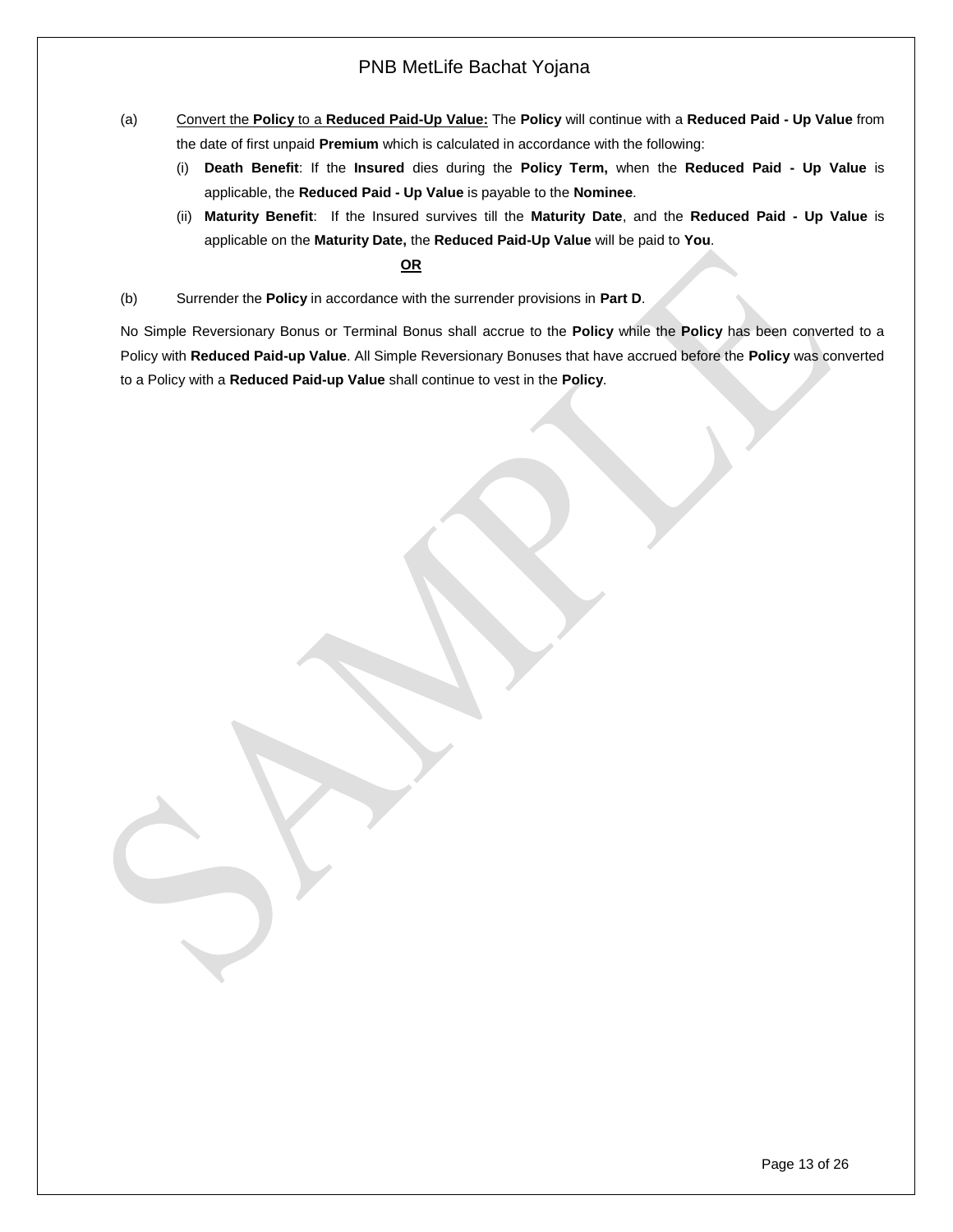# <span id="page-13-0"></span>**4. Part D**

## **Policy Servicing Conditions**

**You are requested to refer to the Policy Servicing Conditions described below before making a request for Policy servicing to Us.**

## <span id="page-13-1"></span>**4.1 Free Look Period**

Please go through the terms and conditions of your Policy very carefully. If You have any objections to the terms and conditions of the Policy, You may cancel the Policy by giving a signed written notice to Us within 15 days (30 days in case the Policy is sold to You through Our Website) from the date of receiving the Policy, stating the reasons for Your objection and You will be entitled to a refund of the premium paid, subject to a deduction of proportionate risk premium for the period of cover, stamp duty and/or the expenses incurred on medical examination (if any).

## <span id="page-13-2"></span>**4.2 Policy Revival**

A Policy that has Lapsed or that has been converted to a Paid-up Policy in accordance with **Part C** may be revived during the Revival Period by giving Us written notice to revive the Policy, provided that:

- (a) Satisfactory evidence of insurability of the Life Assured in accordance with Our board approved underwriting policy is provided to Us at Your expense. We may charge extra premium for the continuance of the Policy in accordance with Our board approved underwriting policy;
- (b) The due Premium and interest at the rate specified by Us is paid to Us in full. We may change the applicable interest rate from time to time with the prior approval of the IRDA of India.
- (c) The Revival Fee specified in **Part E** is received by **Us**.

On revival of the **Policy** bonuses will continue to accrue to the **Policy** in accordance with Part C.

## <span id="page-13-3"></span>**4.3 Loan**

- (a) If the **Policy** is in force and **Premium** for the first 3 **Policy Years** has been received in full and the Policy has attained a **Surrender Value**, then **We** may in **Our** sole and absolute discretion permit **You** to take a loan under the **Policy** provided that:
	- (i) The proposed loan amount does not exceed 90% of the **Special Surrender Value** calculated at the end of the current **Policy Year** less any unpaid **Premiums** for that **Policy Year** and loan interest (if any) accrued to the end of that **Policy Year**;
	- (ii) The **Policy** is assigned to **Us** absolutely to the extent of the Outstanding Loan. It is understood and agreed that, subject to the provisions of Section 38 and 39 of the Insurance Act 1938, as amended from time to time, this assignment will cancel all nominations and other assignments in force at the time, to the extent of the outstanding loan and interest.
	- (iii) The rate of interest on such loan amount shall be prescribed by the Company from time to time. The Company charges an interest rate equal to Bank Lending Rate (of RBI) plus 1.5% on Policy loan. This is being reviewed in April every year. The current rate of interest for policy loan is 10.5% p.a.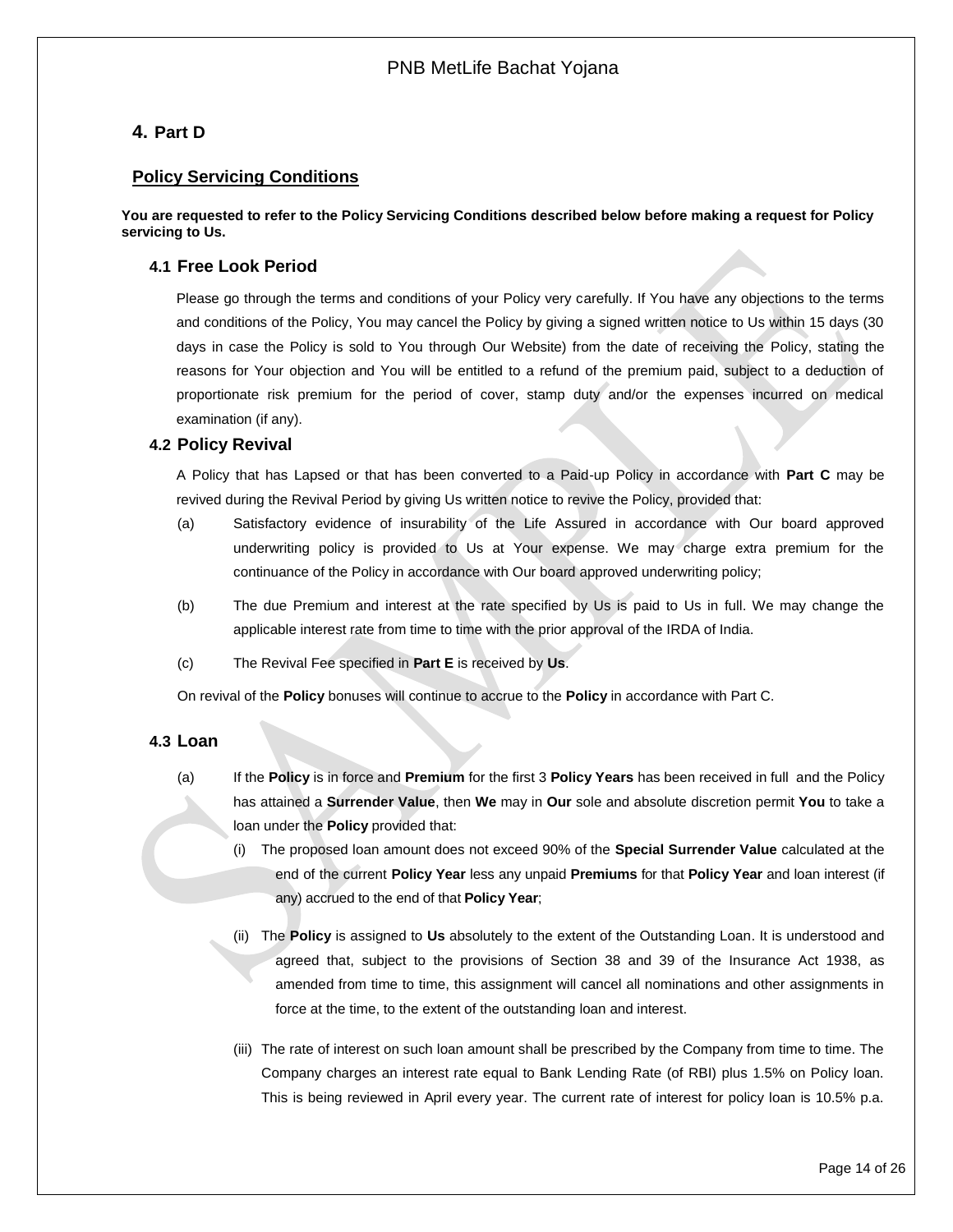and the Company reserves the right to change this interest rate, subject to prior approval from IRDAI.

- (b) If a loan is granted to **You,** then:
	- (i) **You** shall re-pay the loan during the **Policy Term**;
	- (ii) **We** shall charge interest on the loan amount granted at such rates of interest prevailing at the time of disbursement of the loan.
	- (iii) Interest on the loan is due at the end of each **Policy Year**. If the interest amount is not received in full within 30 days of it becoming due, the interest amount will be added to the loan principal amount. The revised loan principal amount (as on the due date of the interest amount) will bear interest at the same rate as the original loan principal;
	- (iv) **You** may take any additional loan under the **Policy** provided that the proposed loan amount and the existing loan principal cumulatively do not exceed 90% of the **Special Surrender Value** at the end of the current **Policy Year** less any unpaid **Premiums** for that **Policy Year** and loan interest (if any) accrued to the end of that **Policy Year**;
	- (v) If the **Insured** dies before all outstanding loan amounts have been received by **Us**, then **We** will deduct an amount equal to the outstanding loan amount plus the interest due thereon from the Death Benefit payable under the **Policy**.

#### <span id="page-14-0"></span>**4.4 Surrender**

- a) **You** may surrender the **Policy** after the commencement of the 3rd **Policy Year** if all due **Premium** during these years have been received in full. **We** will pay a **Surrender Value** which is equal to the higher of the **Guaranteed Surrender Value** or **Special Surrender Value** which are calculated as below.
- b) **Guaranteed Surrender Value**: The **Guaranteed Surrender Value** is the minimum surrender value guaranteed to be paid by **Us** which is calculated in accordance with the table below based on the percentage of the total **Premiums** received (excluding taxes, cess and extra premium loadings, if any) plus the surrender value of the accrued **Simple Reversionary Bonus**:

| <b>Policy Year</b> | Guaranteed Surrender Value Factor (as a percentage<br>of total premiums paid) |
|--------------------|-------------------------------------------------------------------------------|
|                    | 0.0%                                                                          |
| $\overline{2}$     | 0.0%                                                                          |
| 3                  | 30.0%                                                                         |
| 4                  | 50.0%                                                                         |
| 5                  | 50.0%                                                                         |
| 6                  | 50.0%                                                                         |
| 7                  | 50.0%                                                                         |
| 8                  | 55.7%                                                                         |
| 9                  | 61.4%                                                                         |
| 10                 | 67.1%                                                                         |
| 11                 | 72.9%                                                                         |
| 12                 | 78.6%                                                                         |
| 13                 | 84.3%                                                                         |
| 14                 | 90.0%                                                                         |
| 15                 | 90.0%                                                                         |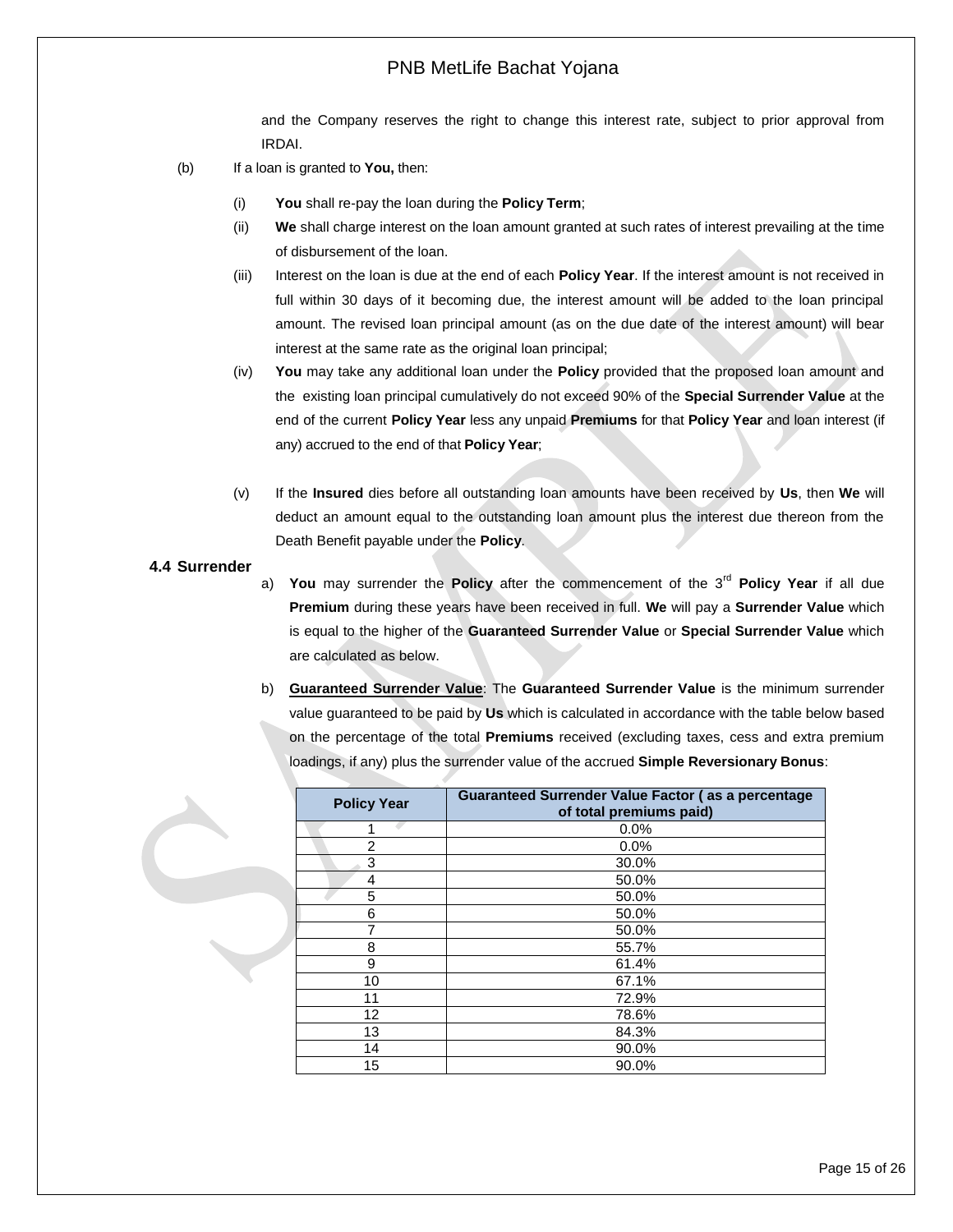Please refer to the attached **Appendix** for the Guaranteed Surrender Value Factors applicable on the accrued **Simple Reversionary Bonus**.

> c) **Special Surrender Value**: The **Special Surrender Value** is calculated by **Us** based on the Paid-Up Policy Benefit which is discounted by the applicable special surrender value factor. The **Special Surrender Value** is not guaranteed and the special surrender value factors may be changed by **Us** from time to time with the approval of the **IRDA of India**. **You** may check the applicable **Special Surrender Value** with **Us** before surrendering the **Policy**.

## <span id="page-15-0"></span>**4.5 Claims Procedure**

- (a) In order to make a claim for the **Death Benefit** under this **Policy**, it is mandatory that the claimant furnishes **Us** with all of the information and documentation We request, including but not limited to:
	- (i) The original Policy document;
	- (ii) The claim form prescribed by us, duly completed;
	- (iii) The official death certificate issued by a competent governmental authority
	- (iv) First Information Report or police inquest report and a post-mortem report where the Life Assured's death is due to an unnatural cause;
	- (v) Proof of title to the Policy where applicable;
	- (vi) Nominee/Appointee/legal heir identification and address proof as per regulatory requirements
	- (vii) The discharge voucher prescribed by Us, duly completed
- (b) **We** will not be obliged to make any payment of the Maturity Benefit unless and until We have received all of the information and documentation We request, including but not limited to:
	- (i) The **Policy** document.
	- (ii) The claim form prescribed by **Us**, duly completed;
	- (iii) The discharge voucher prescribed by **Us**, duly completed

## <span id="page-15-1"></span>**4.6 Termination of the Policy**

<span id="page-15-2"></span>The Policy will be terminated on the earliest of the following:

- (a) The date on which the Surrender Benefits are settled under the Policy.
- (b) At the expiry of two years from the date of Lapse, if the Policy has not been revived and provided the said Policy has not been converted into a Reduced Paid-Up Policy in accordance with Part C
- (c) On payment of the Death Benefit or Maturity Benefit, whichever applicable.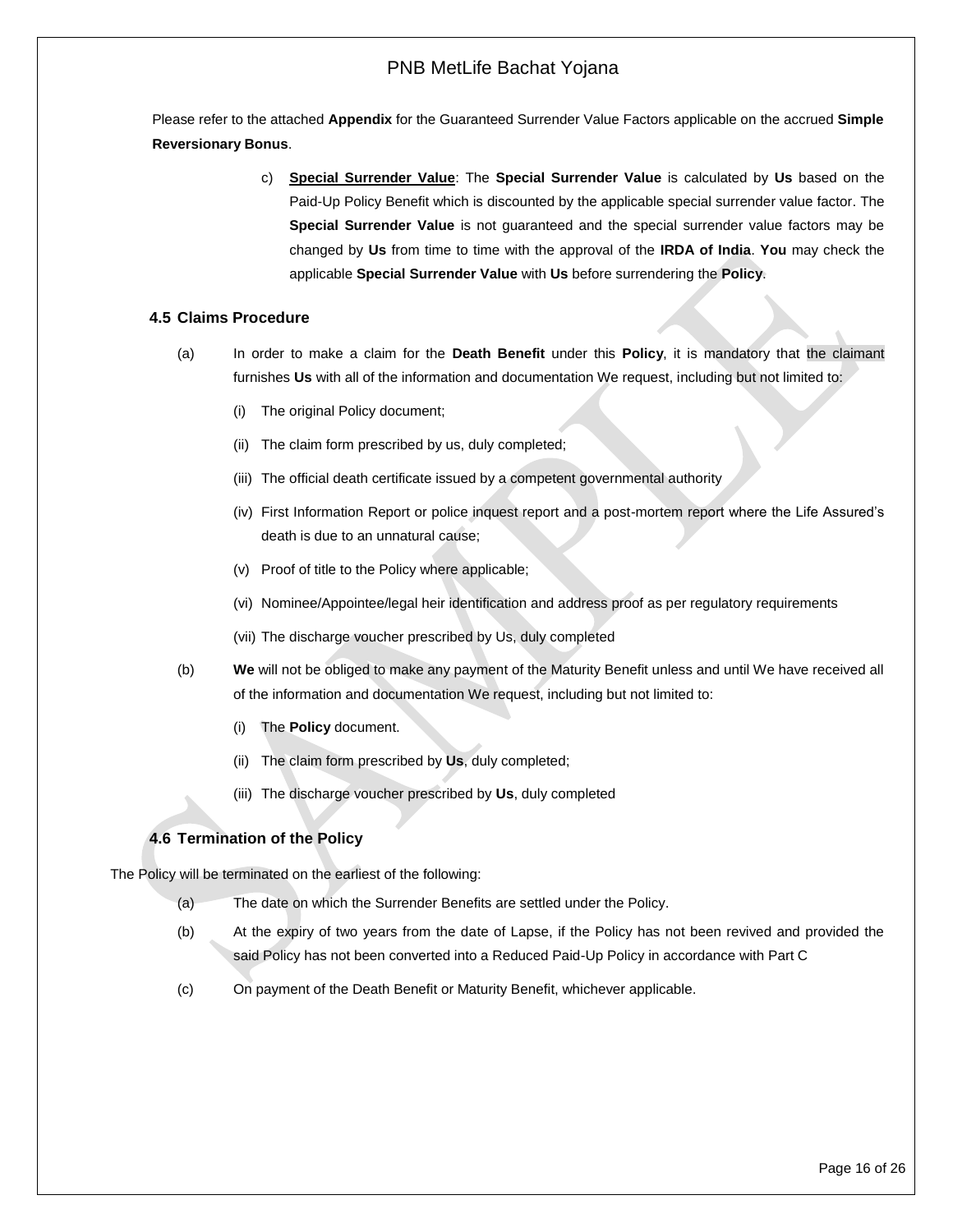# <span id="page-16-1"></span><span id="page-16-0"></span>**5. Part E**

# **5.1 Policy Charges**

The following fees/charges are applicable under this **Policy**:

- 1. Alteration Charges: This charge is payable for each request that **You** make to **Us** to change the applicable frequency for payment of the **Premium** under the **Policy** in accordance with the Premium Payment Conditions in Part C. The Alteration Charges presently are Rs.100 for each request. This charge is subject to change with the approval of the **IRDA of India**.
- 2. Revival Fee: This fee is payable for each request that **You** make to **Us** to revive a lapsed/Reduced Paid-up Policy in accordance with the Revival provisions in Part D. The Revival Fee is presently Rs.250 for each request. This fee is subject to change with the approval of the **IRDA of India**.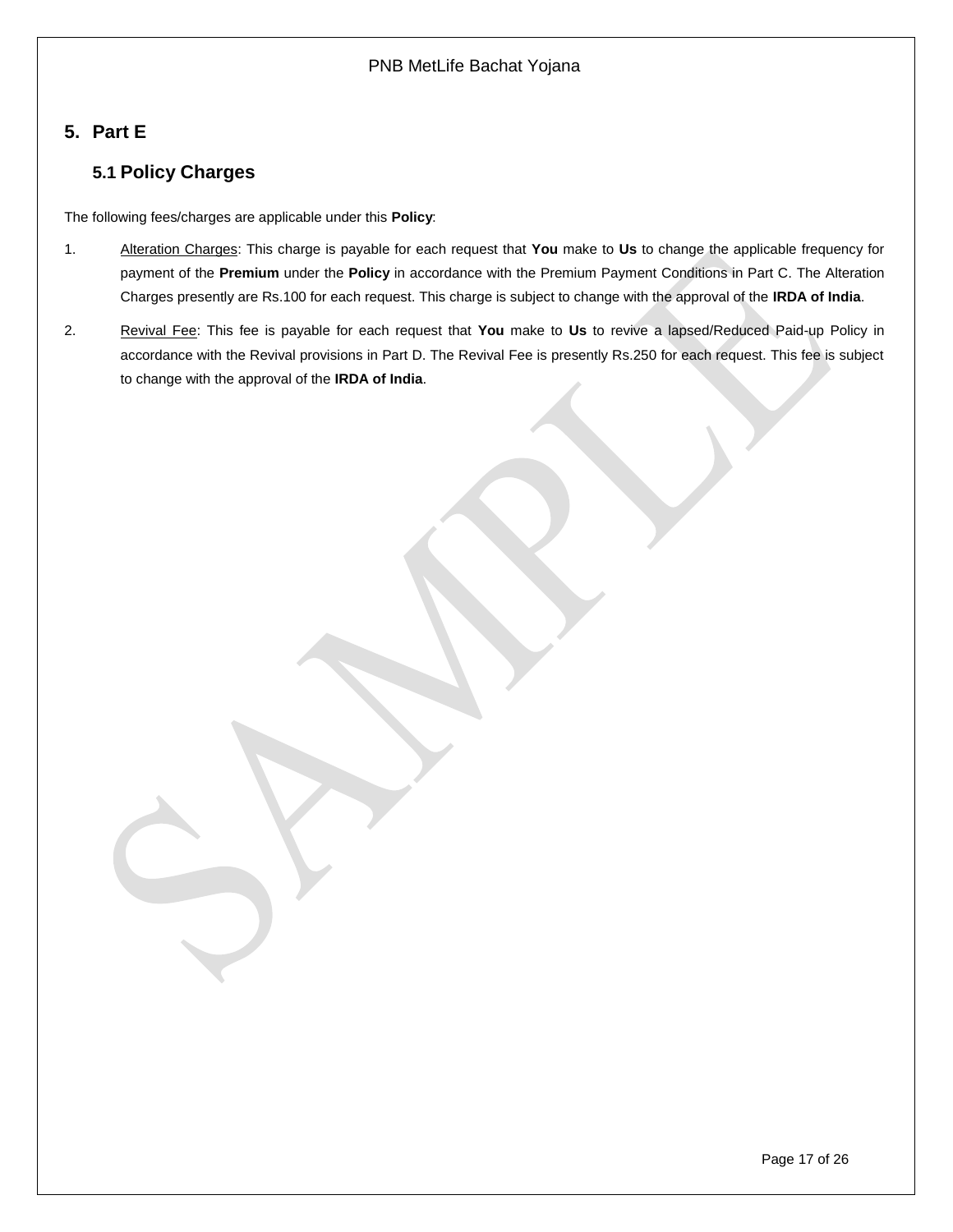# <span id="page-17-0"></span>**6. Part F**

# **General Terms & Conditions**

#### **The following general terms and conditions are applicable to Your Policy.**

If **You** wish to change the **Nominee**, assign the **Policy** or update **Your/Nominee's** address or other contact details in **Our** records, **You** should do so only through the forms prescribed by **Us** for these purposes. These forms are available at **Our** offices or may be obtained from **Your** financial advisor.

## <span id="page-17-1"></span>**6.1. Nomination**

Nomination shall be in accordance with provisions of Section 39 of the Insurance Act 1938 as amended from time to time. A Leaflet containing the simplified version of the provisions of Section 39 is enclosed as Annexure A to this Policy for your reference. Nomination of this Policy is not applicable if the Policy has been executed under Section 6 of the Married Women's Property Act 1874

## <span id="page-17-2"></span>**6.2. Assignment**

Assignment shall be in accordance with provisions of Section 38 of the Insurance Act 1938 as amended from time to time. A Leaflet containing the simplified version of the provisions of Section 38 is enclosed as Annexure A to this Policy for your reference. Assignment of this Policy is not applicable if the Policy has been executed under Section 6 of the Married Women's Property Act 1874

### <span id="page-17-3"></span>**6.3. Taxation**

The tax benefits on the **Policy** shall be as per the prevailing tax laws in India and amendments thereto from time to time. In respect of any payment made or to be made under or in relation to this **Policy**, **We** will deduct or charge or recover taxes including Goods & Services Tax and other levies as applicable at such rates as notified by the government or such other body authorized by the government from time to time. Tax laws are subject to change.

### <span id="page-17-4"></span>**6.4. Currency & Place of Payment**

All amounts payable either to or by **Us** will be paid in the currency shown in the **Schedule**.

## <span id="page-17-5"></span>**6.5. Fraud, Misrepresentation and Forfeiture**

Fraud, Misrepresentation and Forfeiture would be dealt with in accordance with provisions of Section 45 of the Insurance Act 1938, as amended from time to time. A Leaflet containing the simplified version of the provisions of Section 45 is enclosed in Annexure A for your reference.

### <span id="page-17-6"></span>**6.6. Proof of Age**

- (a) Subject to Section 45 of the Insurance Act 1938, if the actual age of the **Insured** differs from the **Age** stated in the **Application** then:
	- (i) If the actual age proves to be higher than what is stated in the **Application**, the **Basic Sum Assured** will be adjusted to that which would have been purchased by the amount of premium paid, had the age been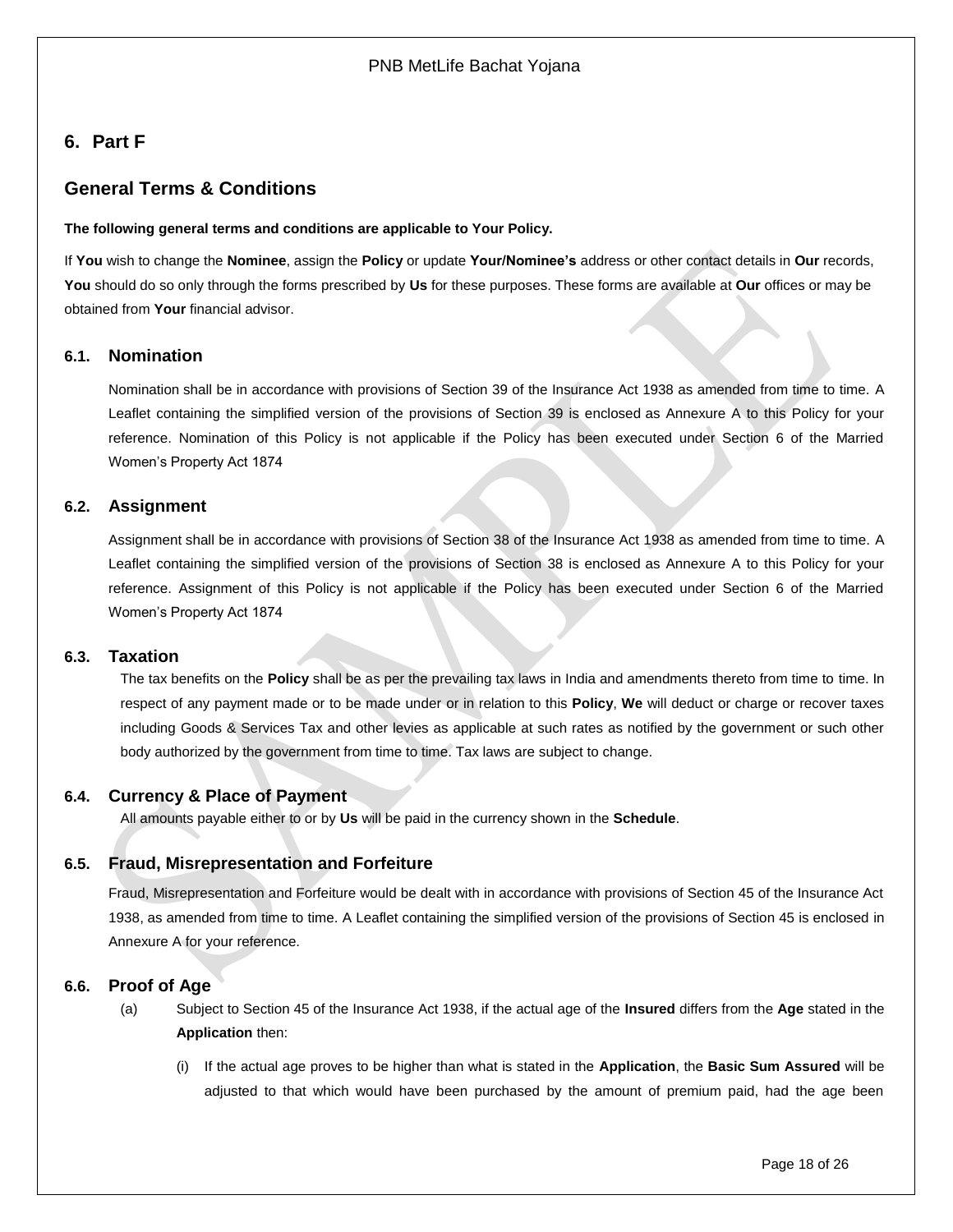correctly stated. The **Policy** will continue to be in force;

- (ii) If the actual age proves to be lower than what is stated in the **Application**, the premium paid in excess will be refunded to **You** without interest or may be adjusted towards future premium at **Our** sole discretion. The **Policy** will continue to be in force.
- (b) If the **Insured**'s actual age is such that it would have made him/her ineligible for the insurance cover stated in the **Policy**, **We** reserve the right at **Our** sole discretion to take such action as may be deemed appropriate including cancellation of the **Policy** upon payment of the **Surrender Value**, if any.

## <span id="page-18-0"></span>**6.7. Loss of the Policy Document**

If the **Policy** is lost or destroyed, **You** may make a written request for a duplicate **Policy** which **We** will issue duly endorsed to show that it is in place of the original document. Upon the issue of a duplicate **Policy**, the original will cease to have any legal force or effect.

### <span id="page-18-1"></span>**6.8. Travel, Residence & Occupation**

This **Policy** does not impose any restrictions as to travel, residence or occupation.

#### <span id="page-18-2"></span>**6.9. Governing Law & Jurisdiction**

The terms and conditions of the Policy shall be governed by and be interpreted in accordance with Indian law and all disputes and differences arising under or in relation to the Policy shall be subject to the sole and exclusive jurisdiction of the jurisdictional courts in India.

#### <span id="page-18-3"></span>**6.10. Our Address for Communications**

All notices and communications in respect of this **Policy** shall be addressed to **Us** at the following address:

#### **PNB MetLife India Insurance Company Limited,**

**Registered office:** Unit No. 701, 702 & 703, 7th Floor, West Wing, Raheja Towers, 26/27 M G Road, Bangalore -560001,

Karnataka.

**Call us** Toll-free at 1-800-425-6969,

**Website:** [www.pnbmetlife.com,](http://www.pnbmetlife.com/)

**Email**: indiaservice@pnbmetlife.co.in or

**Write to us:** 1st Floor, Techniplex -1*,* Techniplex Complex, Off Veer Savarkar Flyover, Goregaon (West), Mumbai – 400062. Phone: +91-22-41790000, Fax: +91-22-41790203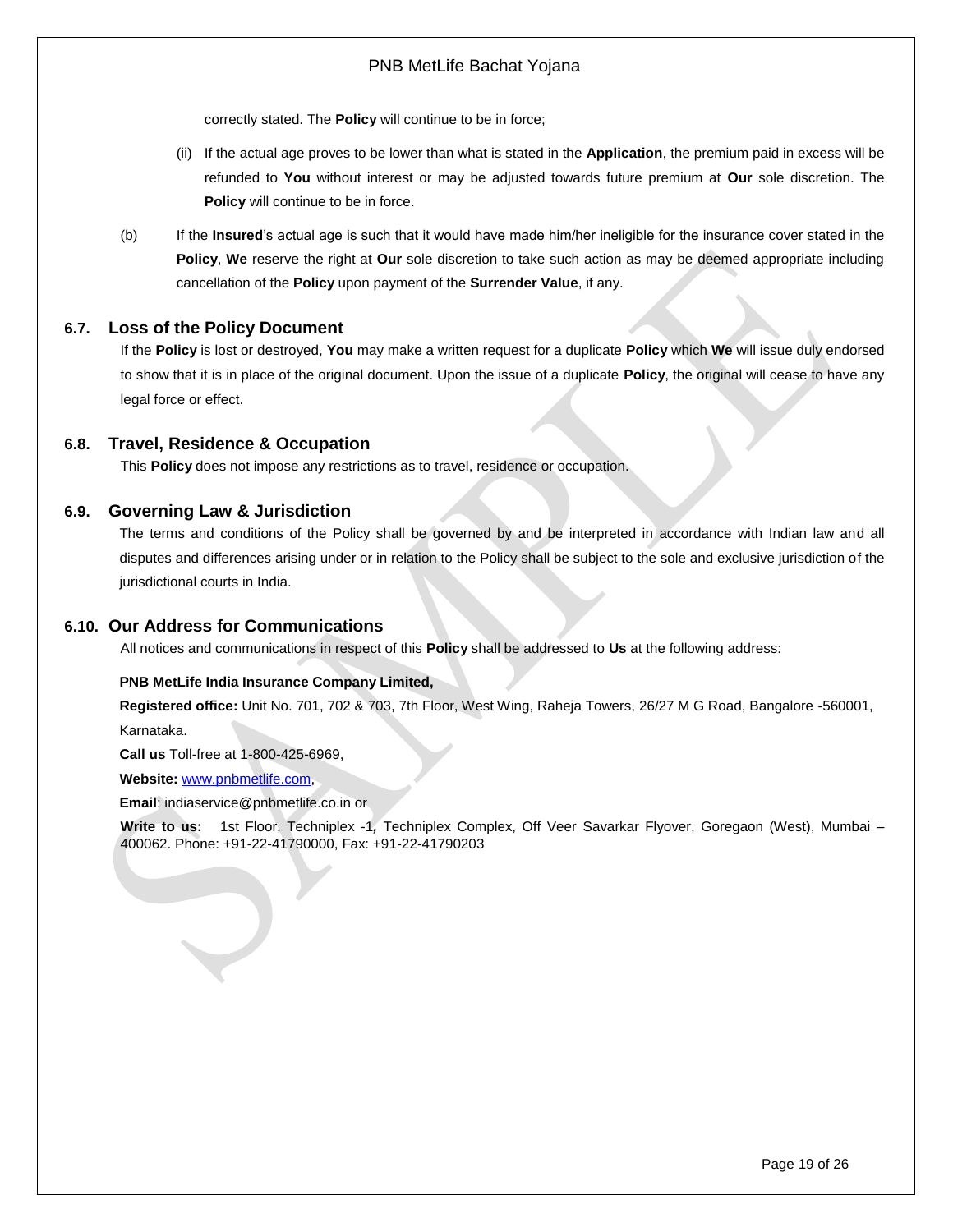# <span id="page-19-0"></span>**7. Part G**

## <span id="page-19-1"></span>**Grievance Redressal Mechanism & Ombudsman details**

## **7.1. Grievance Redressal Mechanism**

In case **You** have any query or complaint or grievance, **You** may approach **Our** office at the following address:

#### **PNB MetLife India Insurance Company Limited,**

**Registered office:** Unit No. 701, 702 & 703, 7th Floor, West Wing, Raheja Towers, 26/27 M G Road, Bangalore -560001, Karnataka.

**Call us** Toll-free at 1-800-425-6969,

**Website:** [www.pnbmetlife.com,](http://www.pnbmetlife.com/)

**Email**: indiaservice@pnbmetlife.co.in or

**Write to us:** 1st Floor, Techniplex -1*,* Techniplex Complex, Off Veer Savarkar Flyover, Goregaon (West), Mumbai – 400062. Phone: +91-22-41790000, Fax: +91-22-41790203

Please address **Your** queries or complaints to **Our** customer services department, and **Your** grievances to **Our** grievance redressal officer, who are authorized to review **Your** queries or complaints or grievances and address the same. Please note that only an officer duly authorized by **Us** has the authority to resolve **Your** queries or complaints or grievances. **We** shall in no way be responsible, or liable, or bound by, any replies or communications or undertakings, given by or received from, any financial advisor or any employee who was involved in selling **You** this **Policy**.

In case **You** are not satisfied with the decision of the above office, or have not received any response within 10 days, **You** may contact the **IRDA of India** by any of the following means for resolution:

**IRDA of India Grievance Call Centre (IGCC) Toll Free No.: 155255**

You can register your complaint online at [http://www.igms.irda.gov.in](http://www.igms.irda.gov.in/)

You can write or fax your complaints to **Consumer Affairs Department Insurance Regulatory and Development Authority of India 9 th Floor, United India Towers, Basheerbagh, Hyderabad – 500 029, Andhra Pradesh Fax No.: +91-40- 6678 9768 E-mail ID[: complaints@irda.gov.in](mailto:complaints@irda.gov.in)**

In case **You** are not satisfied with **Our** decision/resolution, **You** may approach the insurance ombudsman at the address in the list of ombudsman below, if **Your** grievance pertains to**:**

- (a) Insurance claim that has been rejected or dispute of a claim on legal construction of the **Policy;**
- (b) Delay in settlement of claim;
- (c) Dispute with regard to premium; or
- (d) Non-receipt of **Your Policy Document**.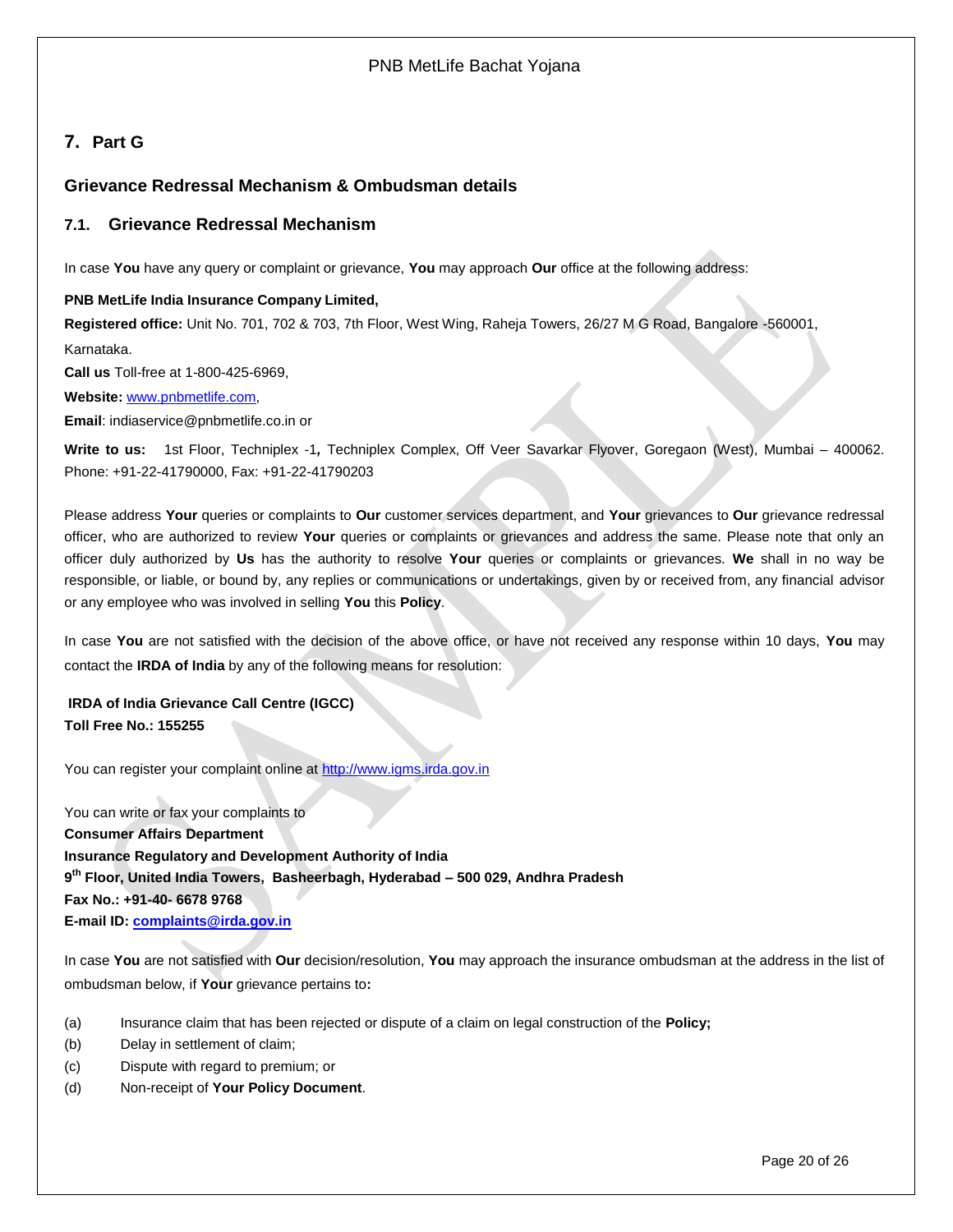The complaint should be made in writing duly signed by the **You**, **Nominee** or by **Your** legal heirs with full details of the complaint and the contact information of complainant

As per Rule 13(3) of the Redress of Public Grievances Rules 1998, the complaint to the insurance ombudsman can be made:

- (a) Only if the grievance has been rejected by the grievance redress machinery of the Insurer;
- (b) Within a period of one year from the date of rejection by the insurer; and
- (c) If it is not simultaneously under any litigation.

#### **List of Insurance Ombudsman**

| <b>CONTACT</b><br><b>LOCATION</b> | <b>CONTACT DETAILS</b>                                                                      | <b>JURISDICTION</b>                     |
|-----------------------------------|---------------------------------------------------------------------------------------------|-----------------------------------------|
|                                   | 2nd floor, Ambica House, Near C.U. Shah College, Ashram                                     |                                         |
|                                   | Road,                                                                                       | State of Gujarat, Union Territories of  |
| <b>AHMEDABAD</b>                  | Ahmedabad - 380 014                                                                         | Dadra & Nagar Haveli and Daman and      |
|                                   | Tel.:- 079-27546840, 27545441. Fax:- 079-27546142                                           | Diu.                                    |
|                                   | Email: bimalokpal.ahmedabad@gbic.co.in<br>19/19, Jeevan Soudha Building, Ground Floor       |                                         |
|                                   | 24 <sup>th</sup> Main, J.P. Nagar First Phase,                                              |                                         |
| <b>BENGALURU</b>                  | Bengaluru-560 025                                                                           | State of Karnataka.                     |
|                                   | Tel.: 080 - 26652049/26652048                                                               |                                         |
|                                   | Email: bimalokpal.bengaluru@gbic.co.in                                                      |                                         |
|                                   | Janak Vihar Complex, 2nd Floor, 6, Malviya Nagar, Opp.                                      |                                         |
| <b>BHOPAL</b>                     | Airtel, Near New Market, Bhopal - 462 003.                                                  | States of Madhya Pradesh and            |
|                                   | Tel.:- 0755-2769201/202. Fax:- 0755-2769203                                                 | Chhattisgarh.                           |
|                                   | Email: - bimalokpal.bhopal@gbic.co.in                                                       |                                         |
|                                   | 62, Forest park, Bhubneshwar - 751 009.                                                     |                                         |
| <b>BHUBANESHWAR</b>               | Tel.:- 0674-2596003/2596455. Fax:- 0674-2596429                                             | State of Orissa.                        |
|                                   | Email:- bimalokpal.bhubaneswar@gbic.co.in                                                   |                                         |
|                                   | S.C.O. No. 101-103, 2nd Floor,                                                              | States of Punjab, Haryana, Himachal     |
| <b>CHANDIGARH</b>                 | Batra Building, Sector 17 - D, Chandigarh - 160 017.                                        | Pradesh, Jammu & Kashmir and Union      |
|                                   | Tel.:- 0172-2706468, 2773101. Fax:- 0172-2708274<br>Email:-bimalokpal.chandigarh@gbic.co.in | Territory of Chandigarh.                |
|                                   | Fatima Akhtar Court, 4th Floor, 453 (old 312), Anna Salai,                                  | State of Tamil Nadu and Union Territory |
|                                   | Teynampet, Chennai - 600 018.                                                               | Pondicherry Town and Karaikal (which    |
| <b>CHENNAI</b>                    | Tel.:- 044-24333668/24335284. Fax:- 044-24333664                                            | are part of Union Territory of          |
|                                   | Email: bimalokpal.chennai@gbic.co.in                                                        | Pondicherry).                           |
|                                   | 2/2 A, Universal Insurance Building,                                                        |                                         |
| <b>DELHI</b>                      | Asaf Ali Road, New Delhi - 110 002.                                                         | State of Delhi.                         |
|                                   | Tel.:- 011-23234057/23232037. Fax:- 011-23230858                                            |                                         |
|                                   | Email:- bimalokpal.delhi@gbic.co.in                                                         |                                         |
|                                   | 2 <sup>nd</sup> Floor, CC-27/2603, Pulinat Building, M.G. Road,                             | State of Kerala and Union Territory of  |
| <b>KOCHI</b>                      | Ernakulam, Kochi-682 015.                                                                   | (a) Lakshadweep                         |
|                                   | Tel.:-0484-2358759, 2359338. Fax:- 0484-2359336                                             | (b) Mahe - a part of Union Territory of |
|                                   | Email:- bimalokpal.ernakulam@gbic.co.in<br>Jeevan Nivesh' Bldg., 5th Floor,                 | Pondicherry                             |
|                                   | Near. Pan bazar over bridge, S.S. Road, Guwahati -                                          | States of Assam, Meghalaya, Manipur,    |
| <b>GUWAHATI</b>                   | 781001.                                                                                     | Mizoram, Arunachal Pradesh,             |
|                                   | Tel.:- 0361-2132204/2132205. Fax:- 0361-2732937                                             | Nagaland and Tripura.                   |
|                                   | Email:- bimalokpal.guwahati@gbic.co.in                                                      |                                         |
|                                   | 6-2-46, 1st floor, "Moin Court", Lane Opp. Saleem Function                                  |                                         |
|                                   | Palace.                                                                                     | State of Andhra Pradesh, Telangana,     |
| <b>HYDERABAD</b>                  | A. C. Guards, Lakdi-Ka-Pool, Hyderabad - 500 004.                                           | Union Territory of Yanam which is a     |
|                                   | Tel.:- 040-65504123/23312122. Fax:- 040-23376599                                            | part of Territory of Pondicherry.       |
|                                   | Email:- bimalokpal.hyderabad@gbic.co.in                                                     |                                         |
|                                   | Jeevan Nidhi - Il Bldg., Gr. Floor,                                                         |                                         |
| <b>JAIPUR</b>                     | Bhawani Singh Road, Jaipur - 302 005.<br>Tel.: 0141 -2740363                                | State of Rajasthan.                     |
|                                   |                                                                                             |                                         |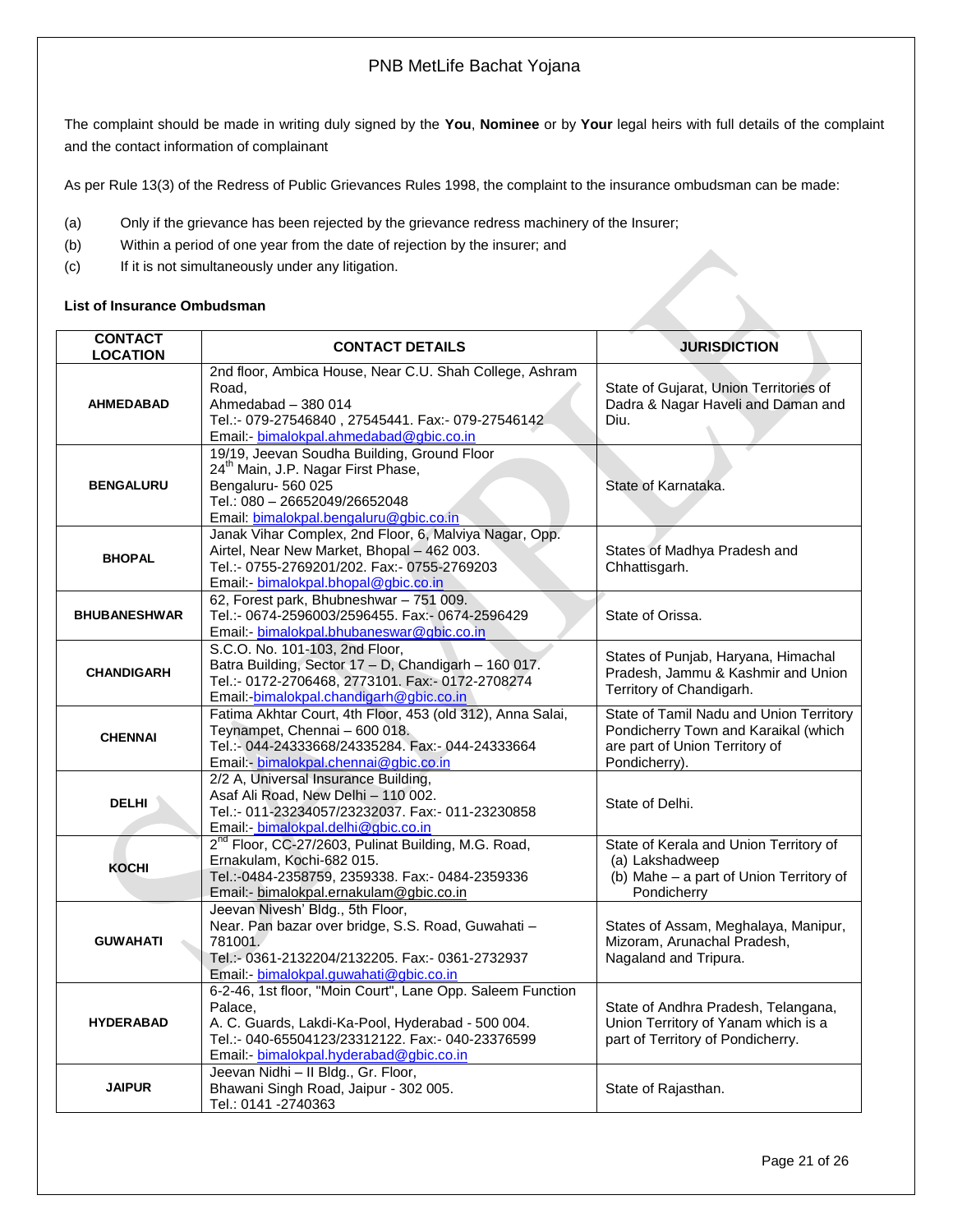|                | Email - bimalokpal.jaipur@gbic.co.in                                                                                                                                               |                                                                                                                                                                                                                                                                                                                                                                                                                                                                                                                  |
|----------------|------------------------------------------------------------------------------------------------------------------------------------------------------------------------------------|------------------------------------------------------------------------------------------------------------------------------------------------------------------------------------------------------------------------------------------------------------------------------------------------------------------------------------------------------------------------------------------------------------------------------------------------------------------------------------------------------------------|
| <b>KOLKATA</b> | Hindustan Bldg. Annexe, 4, C.R. Avenue, 4th Floor,<br>KOLKATA - 700 072.<br>TEL: 033-22124339/22124346. Fax: 033-22124341<br>Email:- bimalokpal.kolkata@gbic.co.in                 | States of West Bengal, Sikkim and<br>Union<br>Territories of Andaman and Nicobar<br>Islands.                                                                                                                                                                                                                                                                                                                                                                                                                     |
| <b>LUCKNOW</b> | 6th Floor, Jeevan Bhawan,<br>Phase-II, Nawal Kishore Road, Hazratganj, Lucknow-226<br>001.<br>Tel.:- 0522-2231330/1<br>Fax:- 0522-2231310<br>Email:- bimalokpal.lucknow@gbic.co.in | Districts of Uttar Pradesh: Laitpur,<br>Jhansi, Mahoba, Hamirpur, Banda,<br>Chitrakoot, Allahabad, Mirzapur,<br>Sonbhabdra, Fatehpur, Pratapgarh,<br>Jaunpur, Varanasi, Gazipur, Jalaun,<br>Kanpur, Lucknow, Unnao, Sitapur,<br>Lakhimpur, Bahraich, Barabanki,<br>Raebareli, Sravasti, Gonda, Faizabad,<br>Amethi, Kaushambi, Balrampur, Basti,<br>Ambedkarnagar, Sultanpur,<br>Maharajgang, Santkabirnagar,<br>Azamgarh, Kushinagar, Gorkhpur,<br>Deoria, Mau, Ghazipur, Chandauli,<br>Ballia, Sidharathnagar. |
| <b>MUMBAI</b>  | 3rd Floor, Jeevan Seva Annexe,<br>S. V. Road, Santacruz (W), Mumbai - 400 054.<br>Tel.:- 022-26106552/6960. Fax:- 022-26106052<br>Email: - bimalokpal.mumbai@gbic.co.in            | States of Goa.<br>Mumbai Metropolitan Region<br>excluding Navi Mumbai & Thane                                                                                                                                                                                                                                                                                                                                                                                                                                    |
| <b>NOIDA</b>   | Bhagwan Sahai Palace, 4 <sup>th</sup> Floor, Main Road, Naya Bans,<br>Sector-15, G.B. Nagar, NOIDA-201301<br>Tel.:- 0120-2514250/51/53<br>Email: bimalokpal.noida@gbic.co.in       | State of Uttaranchal and the following<br>Districts of Uttar Pradesh: Agra,<br>Aligarh, Bagpat, Bareilly, Bijnor,<br>Budaun, Bulandshehar, Etah, Kanooj,<br>Mainpuri, Mathura, Meerut, Moradabad,<br>Muzaffarnagar, Oraiyya, Pilibhit,<br>Etawah,<br>Farrukhabad, Firozbad,<br>Gautambodhanagar, Ghaziabad,<br>Hardoi, Shahjahanpur, Hapur, Shamli,<br>Rampur, Kashganj, Sambhal, Amroha,<br>Hathras, Kanshiramnagar, Saharanpur.                                                                                |
| <b>PATNA</b>   | Kalpana Arcade Building, 1 <sup>st</sup> Floor, Bazar Samiti Road,<br>Bahadurpur, Patna-800 006<br>Tel.: 0612-2680952<br>Email: bimalokpal.patna@gbic.co.in                        | States of Bihar and Jharkand                                                                                                                                                                                                                                                                                                                                                                                                                                                                                     |
| <b>PUNE</b>    | 3 <sup>rd</sup> Floor, Jeevan Darshan Bldg.,<br>N.C. Kelkar Road, Narayan Peth, Pune - 411 030.<br>Tel.: 020 -32341320<br>Email: bimalokpal.pune@gbic.co.in                        | State of Maharashtra, Area of Navi<br>Mumbai and Thane excluding Mumbai<br>Metropolitan Region.                                                                                                                                                                                                                                                                                                                                                                                                                  |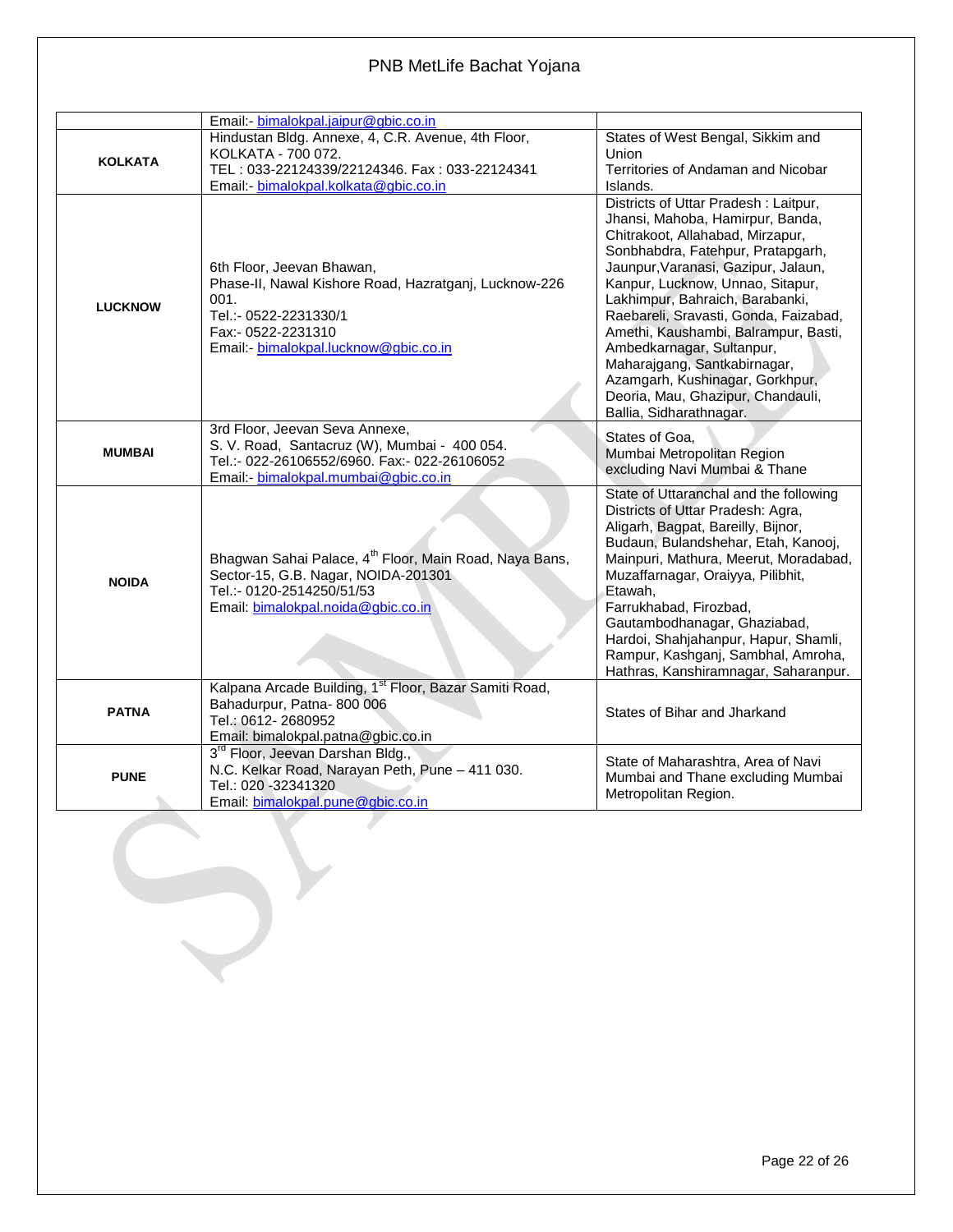# <span id="page-22-0"></span>**Annexure A**

## <span id="page-22-1"></span>**Section 39, Nomination by policyholder**

- 1. Nomination of a life insurance Policy is as below in accordance with Section 39 of the Insurance Act, 1938 as amended by Insurance Laws (Amendment) Ordinance dtd 26.12.2014. The extant provisions in this regard are as follows:
- 2. The policyholder of a life insurance on his own life may nominate a person or persons to whom money secured by the policy shall be paid in the event of his death.
- 3. Where the nominee is a minor, the policyholder may appoint any person to receive the money secured by the policy in the event of policyholder's death during the minority of the nominee. The manner of appointment is to be laid down by the company.
- 4. Nomination can be made at any time before the maturity of the policy.
- 5. Nomination may be incorporated in the text of the policy itself or may be endorsed on the policy communicated to the company and can be registered by the company in the records relating to the policy.
- 6. Nomination can be cancelled or changed at any time before policy matures, by an endorsement or a further endorsement or a will as the case may be.
- 7. A notice in writing of Change or Cancellation of nomination must be delivered to the company for the company to be liable to such nominee. Otherwise, company will not be liable if a bonafide payment is made to the person named in the text of the policy or in the registered records of the company.
- 8. Fee to be paid to the company for registering change or cancellation of a nomination can be specified by the Authority through Regulations.
- 9. On receipt of notice with fee, the company should grant a written acknowledgement to the policyholder of having registered a nomination or cancellation or change thereof.
- 10. A transfer or assignment made in accordance with Section 38 shall automatically cancel the nomination except in case of assignment to the company or other transferee or assignee for purpose of loan or against security or its reassignment after repayment. In such case, the nomination will not get cancelled to the extent of company's or transferee's or assignee's interest in the policy. The nomination will get revived on repayment of the loan.
- 11. The right of any creditor to be paid out of the proceeds of any policy of life insurance shall not be affected by the nomination.
- 12. In case of nomination by policyholder whose life is insured, if the nominees die before the policyholder, the proceeds are payable to policyholder or his heirs or legal representatives or holder of succession certificate.
- 13. In case nominee(s) survive the person whose life is insured, the amount secured by the policy shall be paid to such survivor(s).
- 14. Where the policyholder whose life is insured nominates his
	- parents or
	- spouse or
	- children or
	- spouse and children
	- or any of them

the nominees are beneficially entitled to the amount payable by the company to the policyholder unless it is proved that policyholder could not have conferred such beneficial title on the nominee having regard to the nature of his title.

If nominee(s) die after the policyholder but before his share of the amount secured under the policy is paid, the share of the expired nominee(s) shall be payable to the heirs or legal representative of the nominee or holder of succession certificate of such nominee(s).

- 15. The provisions of sub-section 7 and 8 (13 and 14 above) shall apply to all life insurance policies maturing for payment after the commencement of Insurance Laws (Amendment) Ordinance, 2014 (i.e 26.12.2014).
- 16. If policyholder dies after maturity but the proceeds and benefit of the policy has not been paid to him because of his death, his nominee(s) shall be entitled to the proceeds and benefit of the policy.
- 17. The provisions of Section 39 are not applicable to any life insurance policy to which Section 6 of Married Women's Property Act, 1874 applies or has at any time applied except where before or after Insurance Laws (Ordinance) 2014, a nomination is made in favour of spouse or children or spouse and children whether or not on the face of the policy it is mentioned that it is made under Section 39. Where nomination is intended to be made to spouse or children or spouse and children under Section 6 of MWP Act, it should be specifically mentioned on the policy. In such a case only, the provisions of Section 39 will not apply.

[Disclaimer: This is not a comprehensive list of amendments of Insurance Act, 1938, as amended from time to time and only a simplified version prepared for general information. Policy Holders are advised to refer the Insurance Laws (Amendment) Act 2015 notified in the Official Gazette on 23rd March 2015 for complete and accurate details.]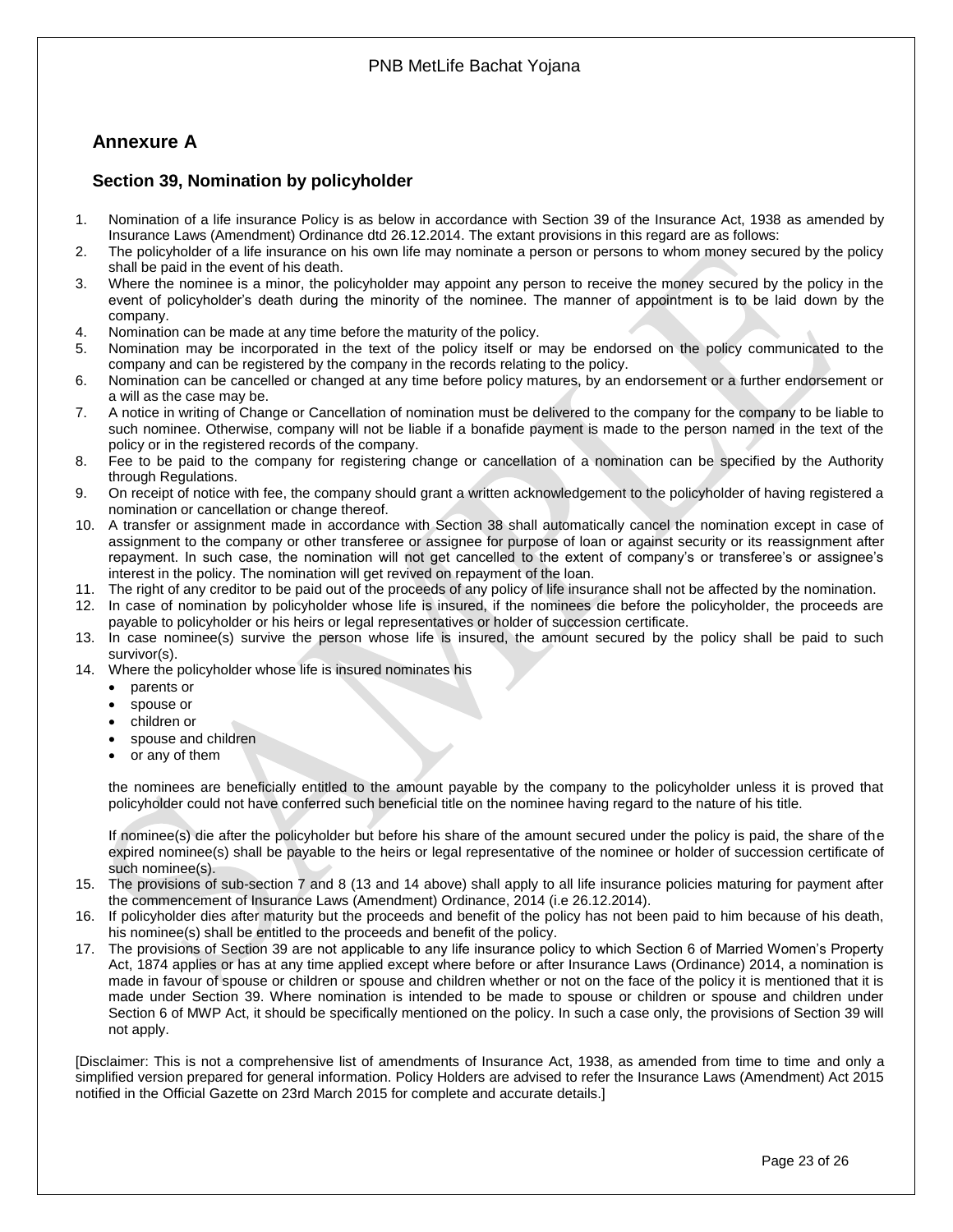# <span id="page-23-0"></span>**Section 38, Assignment and Transfer of Insurance Policies**

- 1. Assignment or transfer of a policy should be in accordance with Section 38 of the Insurance Act, 1938 as amended by Insurance Laws (Amendment) Ordinance dated 26.12.2014. The extant provisions in this regard are as follows:
- 2. This policy may be transferred/assigned, wholly or in part, with or without consideration.
- 3. An Assignment may be effected in a policy by an endorsement upon the policy itself or by a separate instrument under notice to the Company.
- 4. The instrument of assignment should indicate the fact of transfer or assignment and the reasons for the assignment or transfer, antecedents of the assignee and terms on which assignment is made.
- 5. The assignment must be signed by the transferor or assignor or duly authorized agent and attested by at least one witness.
- 6. The transfer of assignment shall not be operative as against an company until a notice in writing of the transfer or assignment and either the said endorsement or instrument itself or copy there of certified to be correct by both transferor and transferee or their duly authorised agents have been delivered to the company.
- 7. Fee to be paid for assignment or transfer can be specified by the Authority through Regulations.
- 8. On receipt of notice with fee, the company should Grant a written acknowledgement of receipt of notice. Such notice shall be conclusive evidence against the company of duly receiving the notice.
- 9. If the company maintains one or more places of business, such notices shall be delivered only at the place where the policy is being serviced.
- 10. The company may accept or decline to act upon any transfer or assignment or endorsement, if it has sufficient reasons to believe that it is
	- not bonafide or
	- not in the interest of the policyholder or
	- not in public interest or
	- is for the purpose of trading of the insurance policy.
- 11. Before refusing to act upon endorsement, the Company should record the reasons in writing and communicate the same in writing to Policyholder within 30 days from the date of policyholder giving a notice of transfer or assignment
- 12. In case of refusal to act upon the endorsement by the Company, any person aggrieved by the refusal may prefer a claim to IRDAI within 30 days of receipt of the refusal letter from the Company.
- 13. The priority of claims of persons interested in an insurance policy would depend on the date on which the notices of assignment or transfer is delivered to the company; where there are more than one instruments of transfer or assignment, the priority will depend on dates of delivery of such notices. Any dispute in this regard as to priority should be referred to Authority.
- 14. Every assignment or transfer shall be deemed to be absolute assignment or transfer and the assignee or transferee shall be deemed to be absolute assignee or transferee, except
	- (a) where assignment or transfer is subject to terms and conditions of transfer or assignment OR
	- (b) where the transfer or assignment is made upon condition that
		- (i) the proceeds under the policy shall become payable to policyholder or nominee(s) in the event of assignee or transferee dying before the insured OR
		- (ii) the insured surviving the term of the policy

Such conditional assignee will not be entitled to obtain a loan on policy or surrender the policy. This provision will prevail notwithstanding any law or custom having force of law which is contrary to the above position.

- 15. In other cases, the company shall, subject to terms and conditions of assignment, recognize the transferee or assignee named in the notice as the absolute transferee or assignee and such person
	- shall be subject to all liabilities and equities to which the transferor or assignor was subject to at the date of transfer or assignment and
	- may institute any proceedings in relation to the policy
	- obtain loan under the policy or surrender the policy without obtaining the consent of the transferor or assignor or making him a party to the proceedings

Any rights and remedies of an assignee or transferee of a life insurance policy under an assignment or transfer effected before commencement of the Insurance Laws (Amendment) Ordinance, 2014 shall not be affected by this section.

[Disclaimer: This is not a comprehensive list of amendments of Insurance Act, 1938, as amended from time to time and only a simplified version prepared for general information. Policy Holders are advised to refer the Insurance Laws (Amendment) Act 2015 notified in the Official Gazette on 23rd March 2015 for complete and accurate details.]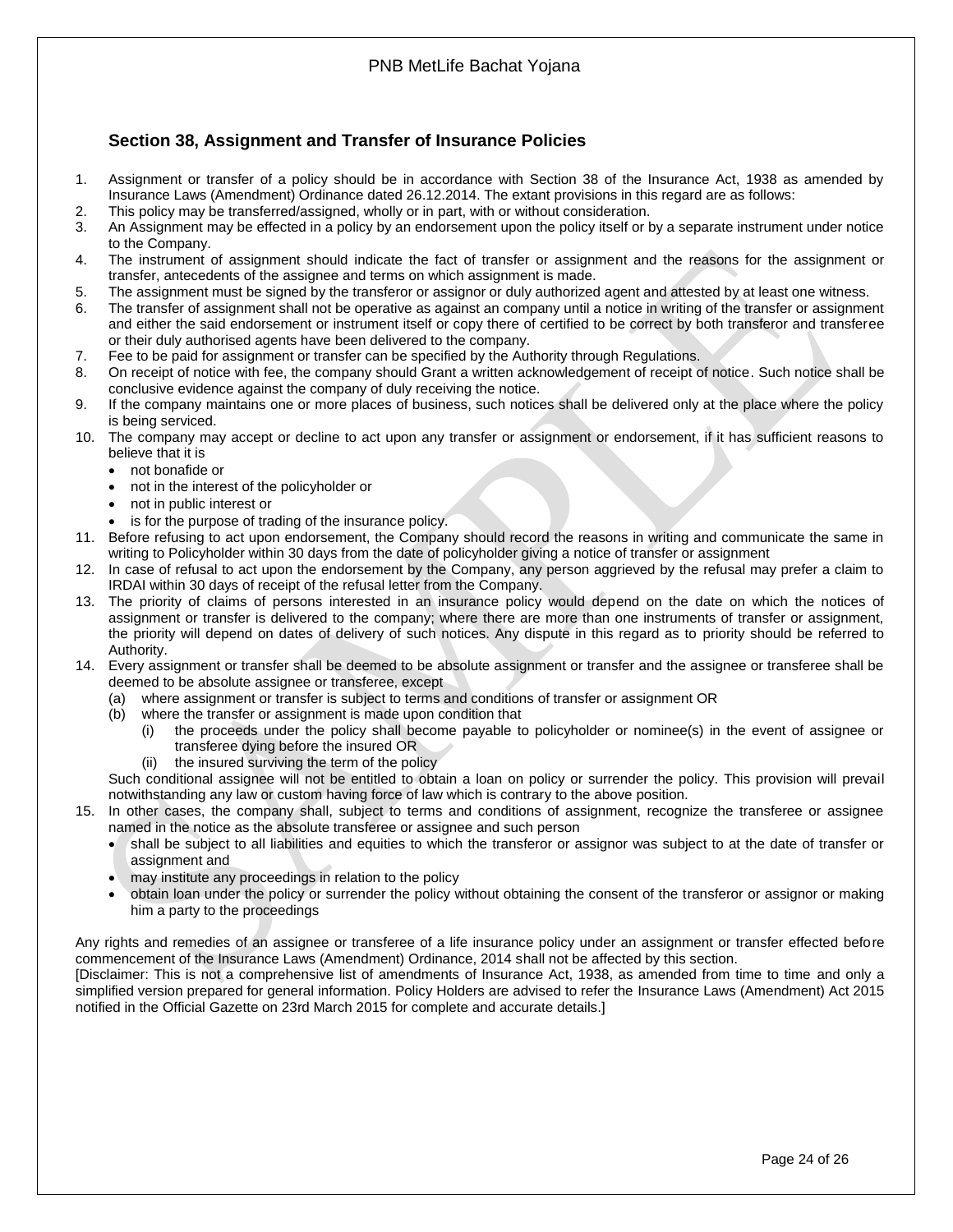## <span id="page-24-0"></span>**Section 45, Policy shall not be called in question on the ground of mis-statement after three years**

Provisions regarding policy not being called into question in terms of Section 45 of the Insurance Act, 1938, as amended by Insurance Laws (Amendment) Ordinance dated 26.12.2014 are as follows:

- 1. No Policy of Life Insurance shall be called in question on any ground whatsoever after expiry of 3 years from
	- the date of issuance of policy or
	- the date of commencement of risk or
	- the date of revival of policy or
	- the date of rider to the policy
	- whichever is later.
- 2. On the ground of fraud, a policy of Life Insurance may be called in question within 3 years from
	- the date of issuance of policy or
	- the date of commencement of risk or
	- the date of revival of policy or
	- the date of rider to the policy
	- whichever is later.

For this, the company should communicate in writing to the insured or legal representative or nominee or assignees of insured, as applicable, mentioning the ground and materials on which such decision is based.

- 3. Fraud means any of the following acts committed by insured or by his agent, with the intent to deceive the company or to induce the company to issue a life insurance policy:
	- The suggestion, as a fact of that which is not true and which the insured does not believe to be true;
	- The active concealment of a fact by the insured having knowledge or belief of the fact;
	- Any other act fitted to deceive; and
	- Any such act or omission as the law specifically declares to be fraudulent.
- 4. Mere silence is not fraud unless, depending on circumstances of the case, it is the duty of the insured or his agent keeping silence to speak or silence is in itself equivalent to speak.
- 5. No Company shall repudiate a life insurance Policy on the ground of Fraud, if the Insured / beneficiary can prove that the misstatement was true to the best of his knowledge and there was no deliberate intention to suppress the fact or that such mis-statement of or suppression of material fact are within the knowledge of the company. Onus of disproving is upon the policyholder, if alive, or beneficiaries.
- 6. Life insurance Policy can be called in question within 3 years on the ground that any statement of or suppression of a fact material to expectancy of life of the insured was incorrectly made in the proposal or other document basis which policy was issued or revived or rider issued. For this, the company should communicate in writing to the insured or legal representative or nominee or assignees of insured, as applicable, mentioning the ground and materials on which decision to repudiate the policy of life insurance is based.
- 7. In case repudiation is on ground of mis-statement and not on fraud, the premium collected on policy till the date of repudiation shall be paid to the insured or legal representative or nominee or assignees of insured, within a period of 90 days from the date of repudiation. However, the payment will be as per IRDAI direction/Regulation/Circular from time to time.
- 8. Fact shall not be considered material unless it has a direct bearing on the risk undertaken by the company. The onus is on company to show that if the company had been aware of the said fact, no life insurance policy would have been issued to the insured.
- 9. The company can call for proof of age at any time if he is entitled to do so and no policy shall be deemed to be called in question merely because the terms of the policy are adjusted on subsequent proof of age of life insured. So, this Section will not be applicable for questioning age or adjustment based on proof of age submitted subsequently.

[Disclaimer: This is not a comprehensive list of amendments of Insurance Act, 1938, as amended from time to time and only a simplified version prepared for general information. Policy Holders are advised to refer the Insurance Laws (Amendment) Act 2015 notified in the Official Gazette on 23rd March 2015 for complete and accurate details.